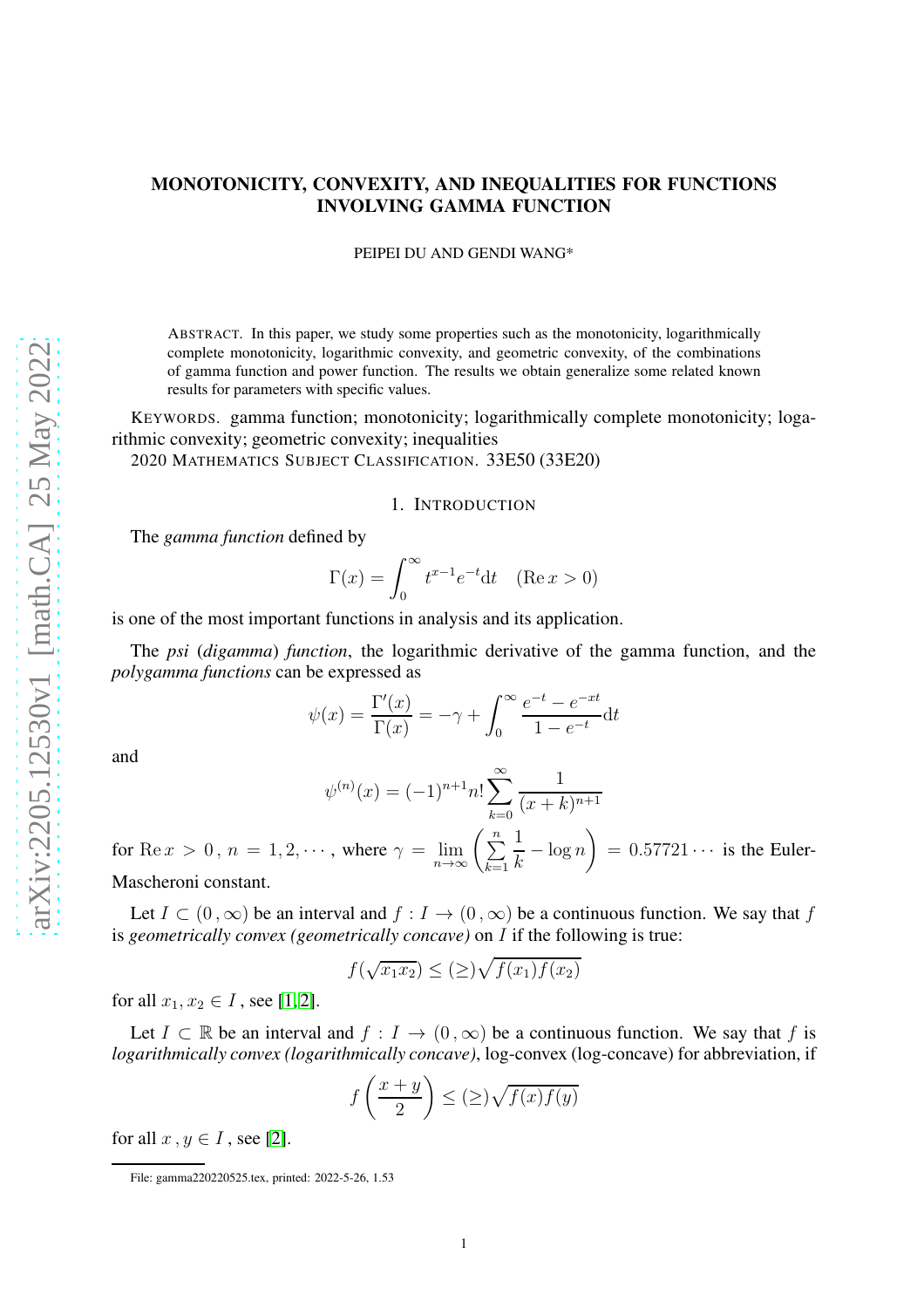A function f is called to be *logarithmically completely monotonic* ( LCM ) on an interval  $I \subset \mathbb{R}$  if its logarithm log f satisfies

<span id="page-1-0"></span>(1.1) 
$$
(-1)^n (\log f(x))^{(n)} \ge 0
$$

for all  $x \in I$  and  $n = 1, 2, \dots$ . Moreover, the function f is said to be strictly LCM on I if the inequality [\(1.1\)](#page-1-0) is strict, see [\[3,](#page-16-2) [4\]](#page-16-3). Clearly, the function f is decreasing and log-convex if f is LCM on I. The analytical properties for the gamma function and related special functions have been extensively studied recently, see [\[5–](#page-16-4)[11\]](#page-16-5).

For  $a > 0$ ,  $c \in \mathbb{R}$ , let  $x \in (-a, \infty) \setminus \{0\}$  and

$$
f_{a,c,\pm 1}(x) \equiv \left(\frac{(\Gamma(x+a))^{\frac{1}{x}}}{x^c}\right)^{\pm 1}.
$$

The functions  $f_{1,0,-1}$  and  $f_{1,1,+1}$  are decreasing on  $(0,\infty)$ . In addition, it is also proved that  $f_{1,1-\gamma,-1}$  is decreasing on  $(1,\infty)$ , see [\[12\]](#page-16-6). As a further study, the function  $f_{1,0,-1}$  is LCM on  $(-1, \infty)$  [\[13,](#page-16-7) Theorem 1] and  $f_{1,0,+1}$  is geometrically convex on  $(0, \infty)$  [\[14,](#page-16-8) Theorem 1]. Moreover, the conditions for  $f_{1,c,\pm 1}$  to be LCM on  $(0, \infty)$  are shown [\[13,](#page-16-7) Theorem 3, Theorem 4]. It is showed that  $f_{1,c,-1}$   $(f_{1,c,+1})$  is strictly decreasing on  $(0, \infty)$  if and only if  $c \le 0$  $(c \ge 1)$  [\[15,](#page-16-9) Theorem 4(b)].

For  $a > 0$ ,  $c \in \mathbb{R}$ , let  $x \in (-a, \infty) \setminus \{0\}$  and

$$
g_{a,c,\pm 1}(x) \equiv \left(\frac{(\Gamma(x+a))^{\frac{1}{x}}}{(x+a)^c}\right)^{\pm 1}.
$$

In [\[16\]](#page-16-10), Theorem 1 shows that  $g_{1,1,+1}$  is strictly decreasing and strictly log-convex on  $(0, \infty)$ , and Theorem 2 shows that  $g_{1,\frac{1}{2},-1}$  is strictly decreasing and strictly log-convex on  $(0, \infty)$ . As a generalization, the conditions for  $g_{1,c,\pm 1}$  to be LCM on  $(-1, \infty)$  are found [\[13,](#page-16-7) Theorem 2]. Theorem 2 in [\[15\]](#page-16-9) displays that  $g_{1,c,+1}$   $(g_{1,c,-1})$  is strictly decreasing on  $(0, \infty)$  if and only if  $c \ge 1$   $\left(c \le \frac{\pi^2}{12}\right)$ , and  $g_{1,c,+1}$   $(g_{1,c,-1})$  is log-convex on  $(0,\infty)$  if and only if  $c \ge 1$   $(c \le c_0)$ , where  $0.77797\dots = \frac{75(28\zeta(3)+\pi^3)}{64} - 75 \leq c_0 < 18\left(3-\gamma-\log\pi-\frac{\pi^2}{8}\right)$ 8  $= 0.79837...$  In addition, the conditions for  $g_{a,c,\pm 1}$  to be LCM on  $(0, \infty)$  have been discussed [\[17,](#page-16-11) Theorem 1.2, Remark 2.1] .

The purpose of the present paper is to further study the analytical properties of the gamma function. Specifically, motivated by [\[13,](#page-16-7) Theorem 1] which says  $f_{1,0,-1}$  is LCM on  $(-1,\infty)$ , we study the monotonicity property of  $f_{a,0,-1}$  for all  $a \in \mathbb{R}$  and find the necessary and sufficient conditions for  $f_{a,0,-1}$  to be LCM either on  $(0, \infty)$  or on  $(-a, \infty)$  in Theorem [1.](#page-2-0) In Theorem [2,](#page-3-0) we also show the monotonicity, logarithmic convexity and geometric convexity properties of  $f_{a,c,+1}$  for certain values  $(a, c)$ , which is a generalization about the specific parameters in some corresponding results in [\[13](#page-16-7)[–15\]](#page-16-9). Similarly, in Theorem [3](#page-4-0) we investigate the monotonicity and geometric convexity properties of  $g_{a,c,+1}$  for certain values  $(a, c)$  and obtain a generalization of some results in [\[13,](#page-16-7) [15\]](#page-16-9) and an improvement of the result in [\[17\]](#page-16-11).

Before presenting the main results, we give some ranges of parameters, which are needed in describing the corollaries, as follows.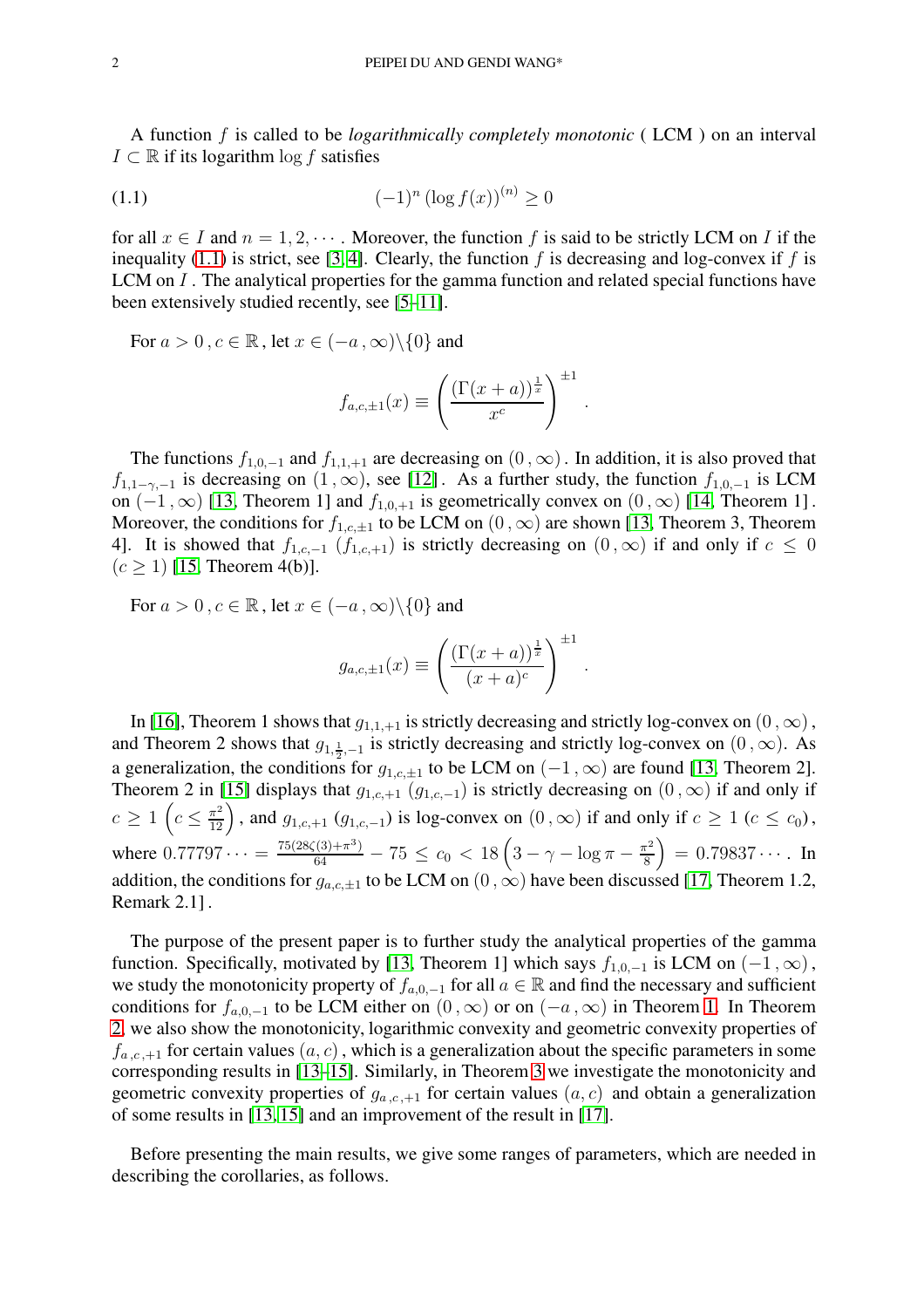Let

$$
D_1 = \left\{ (a, c) \Big| \frac{1}{2} \le a \le 1, c \in \mathbb{R} \right\},
$$
  
\n
$$
D_2 = \left\{ (a, c) | a \ge 2, c \in \mathbb{R} \right\},
$$
  
\n
$$
D_3 = \left\{ (a, c) | 1 < a < 2, c \ge 0 \right\},
$$
  
\n
$$
D_4 = \left\{ (a, c) | 1 < a < 2, c \le 0 \right\},
$$
  
\n
$$
D_5 = \left\{ (a, c) \Big| \frac{1}{2} \le a \le 1, c \ge 1 \right\},
$$
  
\n
$$
D_6 = \left\{ (a, c) | a \ge 2, c \ge 1 \right\},
$$
  
\n
$$
D_7 = \left\{ (a, c) \Big| \frac{1}{2} \le a \le 1, c \le 0 \right\},
$$
  
\n
$$
D_8 = \left\{ (a, c) | a = 2, c \le 0 \right\},
$$
  
\n
$$
D_{10} = \left\{ (a, c) | a \ge 2, c \le 0 \right\},
$$
  
\n
$$
D_{11} = \left\{ (a, c) \Big| a = 2, c \le \frac{\pi^2}{6} - 1 \right\}.
$$

Let  $a \in \mathbb{R}$ , we define the function

$$
g_1(x) \equiv f_{a,0,-1}(x) = \frac{1}{(\Gamma(x+a))^{\frac{1}{x}}},
$$

where  $x \in (-a, \infty)$  for  $a \leq 0$ ;  $x \in (-a, \infty) \setminus \{0\}$  for  $a > 0$ . Since

$$
g_1(0^-) = \begin{cases} \infty \,, & 0 < a < 1 \text{ or } a > 2 \,, \\ 0 \,, & 1 < a < 2 \,, \end{cases} \qquad g_1(0^+) = \begin{cases} 0 \,, & 0 < a < 1 \text{ or } a > 2 \,, \\ \infty \,, & 1 < a < 2 \,, \end{cases}
$$

we only define  $g_1(0)$  as follows

$$
g_1(0) = \begin{cases} e^{\gamma}, & a = 1, \\ e^{\gamma - 1}, & a = 2 \end{cases}
$$

<span id="page-2-0"></span>**Theorem 1.** *(1) The function*  $g_1$  *is strictly increasing on*  $(-a, x_0)$  *and strictly decreasing on*  $(x_0, \infty)$  *if and only if*  $a \leq 0$ ;  $g_1$  *is strictly decreasing on*  $(-a, x_1)$  *and*  $(x_2, \infty)$ *, and strictly increasing on*  $(x_1, 0)$  *and*  $(0, x_2)$  *if and only if*  $0 < a < 1$  *or*  $a > 2$ ; *and*  $q_1$  *is strictly decreasing on*  $(-a, 0)$  *and*  $(0, \infty)$  *if and only if*  $1 \le a \le 2$ *, where*  $x_i$  *satisfies*  $x_i \psi(x_i + a) = \log \Gamma(x_i + a)$ *,*  $i = 0, 1, 2$  and  $x_1 < 0 < x_2$ .

*(2) The function*  $g_1$  *is strictly LCM on*  $(0, \infty)$  *if and only if*  $1 \le a \le 2$ *; and*  $g_1$  *is strictly LCM on*  $(-a, \infty)$  *if and only if*  $a = 1$  *or*  $a = 2$ .

**Remark [1](#page-2-0).** *The sufficient condition of the LCM property for*  $q_1$  *on*  $(0, \infty)$  *in Theorem 1* (2) *can also be obtained by taking*  $c = 0$  *in [\[17,](#page-16-11) Remark 2.1].* 

The following inequalities [\(1.2\)](#page-2-1) and [\(1.3\)](#page-3-1) can be easily derived from the monotonicity and logarithmic convexity properties of  $g_1$  in Theorem [1](#page-2-0) (2).

1

**Corollary 1.** *(1)* For  $0 < x < y$ , the inequality

<span id="page-2-1"></span>(1.2) 
$$
\frac{(\Gamma(x+a))^{\frac{1}{x}}}{(\Gamma(y+a))^{\frac{1}{y}}} < 1
$$

*holds for*  $1 \le a \le 2$ *.*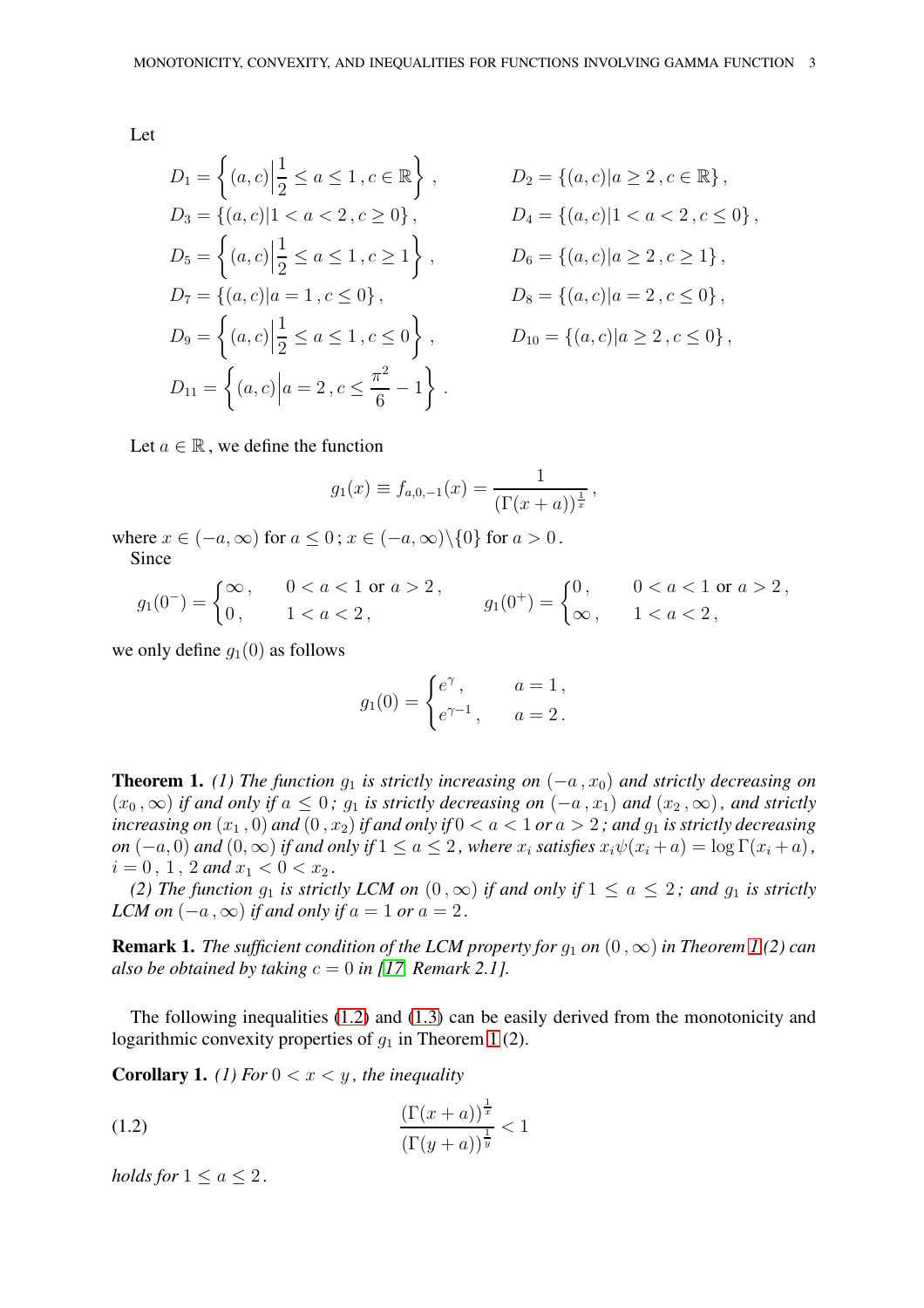*(2) For*  $x, y > 0$ *, the inequality* 

<span id="page-3-1"></span>(1.3) 
$$
\frac{\left(\Gamma\left(\frac{x+y}{2}+a\right)\right)^{\frac{2}{x+y}}}{\sqrt{\left(\Gamma(x+a)\right)^{\frac{1}{x}}\left(\Gamma(y+a)\right)^{\frac{1}{y}}}} \ge 1
$$

*holds for*  $1 \le a \le 2$ . The equality is true if and only if  $x = y$ .

<span id="page-3-0"></span>**Theorem 2.** *For*  $a > 0$ ,  $c \in \mathbb{R}$ , *let*  $x \in (0, \infty)$  *and* 

$$
g_2(x) \equiv f_{a,c,+1}(x) = \frac{(\Gamma(x+a))^{\frac{1}{x}}}{x^c}
$$

.

*(1) The function*  $g_2$  *is strictly decreasing on*  $(0, \infty)$  *if and only if*  $c \ge 1$  *for*  $\frac{1}{2} \le a \le 1$  *or*  $a \geq 2$ ;  $g_2$  *is strictly increasing on*  $(0, \infty)$  *if and only if*  $c \leq 0$  *for*  $a = 1$  *or*  $a = 2$ ; *and*  $g_2$ *is strictly increasing on*  $(0, \infty)$  *if and only if*  $c \leq h_2(x_3)$  *for*  $1 < a < 2$ *, where*  $x_3$  *satisfies*  $x_3^2\psi'(x_3 + a) + \log \Gamma(x_3 + a) = x_3\psi(x_3 + a)$  and  $h_2(x_3) \equiv x_3\psi'(x_3 + a)$ .

*(2) The function*  $g_2$  *is strictly log-convex on*  $(0, \infty)$  *if and only if*  $c \ge 1$  *for*  $a \ge 2$ *; and*  $g_2$  *is strictly log-concave on*  $(0, \infty)$  *if and only if*  $c \leq 0$  *for*  $a = 2$ *.* 

*(3) The function*  $g_2$  *is geometrically convex on*  $(0, \infty)$  *if and only if*  $(a, c) \in D_1 \cup D_2$ ; *and*  $q_2$  *is geometrically concave on*  $(0, x_3)$  *and geometrically convex on*  $(x_3, \infty)$  *if and only if*  $(a, c) \in D_3 \cup D_4$ .

Remark 2. *It is clear that Theorem [2](#page-3-0) (3) is a generalization of [\[14,](#page-16-8) Theorem 1] which says that*  $f_{1,0,+1}$  *is geometrically convex on*  $(0,\infty)$ .

Theorem [2](#page-3-0) leads to the following corollary.

**Corollary 2.** *(1)* For  $0 < x < y$ , the inequality

<span id="page-3-2"></span>(1.4) 
$$
\frac{\left(\Gamma(x+a)\right)^{\frac{1}{x}}}{\left(\Gamma(y+a)\right)^{\frac{1}{y}}} > \left(\frac{x}{y}\right)^{c}
$$

*holds for*  $(a, c) \in D_5 \cup D_6$ ; and inequality [\(1.4\)](#page-3-2) is reversed for  $(a, c) \in D_7 \cup D_8$ .

*(2) For*  $x, y > 0$ *, the inequality* 

<span id="page-3-3"></span>(1.5) 
$$
\frac{\left(\Gamma\left(\frac{x+y}{2}+a\right)\right)^{\frac{2}{x+y}}}{\sqrt{\left(\Gamma(x+a)\right)^{\frac{1}{x}}\left(\Gamma(y+a)\right)^{\frac{1}{y}}}} \leq \left(\frac{x+y}{2\sqrt{xy}}\right)^{c}
$$

*holds for*  $(a, c) \in D_6$ ; and inequality [\(1.5\)](#page-3-3) is reversed for  $(a, c) \in D_8$ . The equalities are true *if and only if*  $x = y$ .

*(3) For*  $x, y > 0$ *, the inequalities* 

<span id="page-3-4"></span>
$$
(1.6)\qquad \qquad \left(\frac{x}{y}\right)^{\frac{y\psi(y+a)-\log\Gamma(y+a)}{y}} \leq \frac{\left(\Gamma(x+a)\right)^{\frac{1}{x}}}{\left(\Gamma(y+a)\right)^{\frac{1}{y}}} \leq \left(\frac{x}{y}\right)^{\frac{x\psi(x+a)-\log\Gamma(x+a)}{x}}
$$

*hold for*  $(a, c) \in D_1 \cup D_2$ . The equalities are true if and only if  $x = y$ .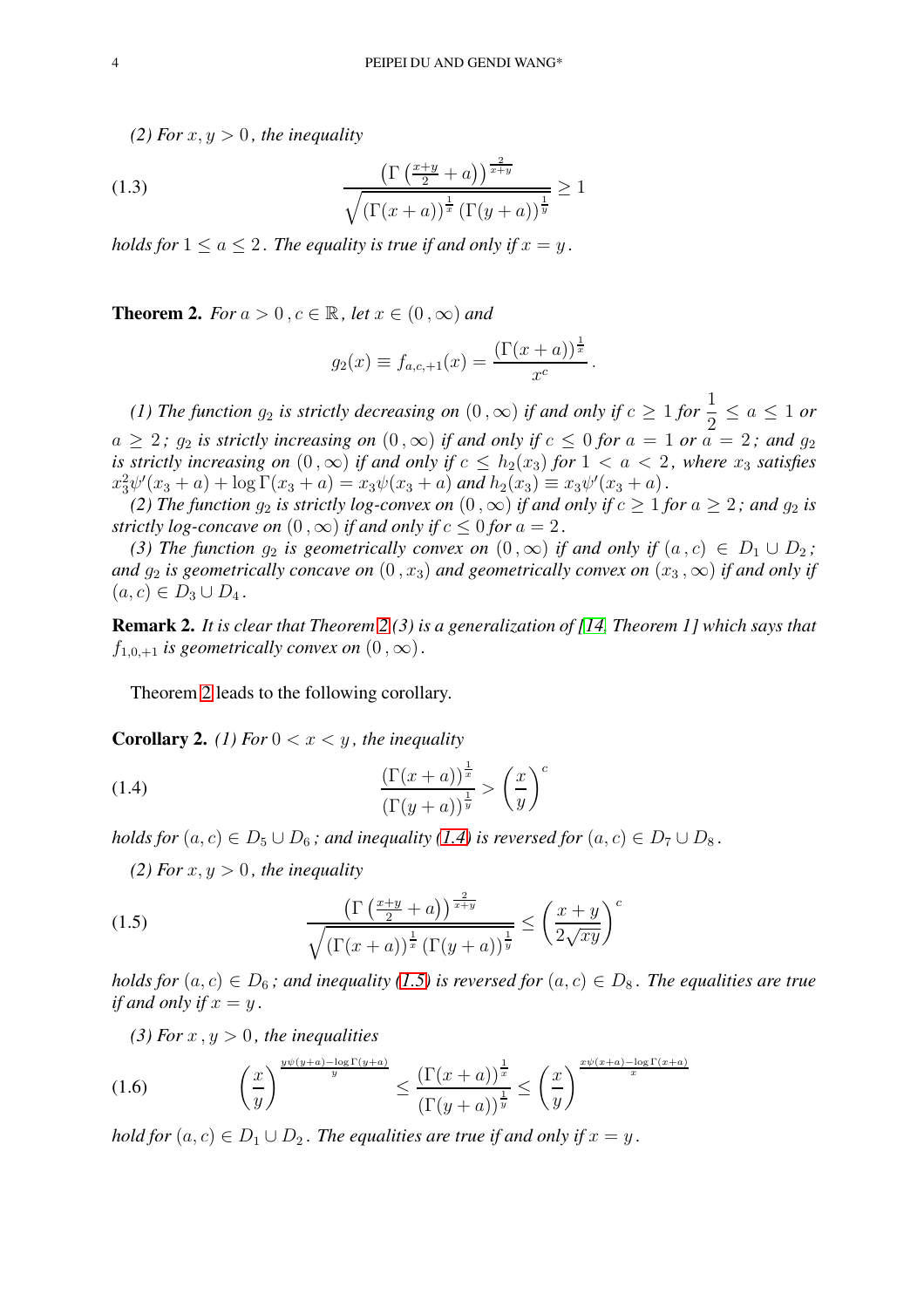<span id="page-4-0"></span>**Theorem 3.** *For*  $a > 0$ ,  $c \in \mathbb{R}$ , *let*  $x \in (0, \infty)$  *and* 

$$
g_3(x) \equiv g_{a,c,+1}(x) = \frac{(\Gamma(x+a))^{\frac{1}{x}}}{(x+a)^c}.
$$

*(1) The function*  $g_3$  *is strictly decreasing on*  $(0, \infty)$  *if and only if*  $c \ge 1$  *for*  $a \ge 2$ ;  $g_3$ *is strictly increasing on*  $(0 \, , \infty)$  *if and only if*  $c \leq$  $\pi^2$  $\frac{6}{6}$  – 1 *for*  $a = 2$ ; and  $g_3$  *is strictly increasing on*  $(0, \infty)$  *if and only if*  $c \leq h_4(x_4)$  *for*  $\frac{3 + \sqrt{159}}{12}$  $\frac{12}{12} \le a < 2$ , where  $x_4$  satisfies  $x_4^2(x_4 + a)\psi'(x_4 + a) + (x_4 + 2a) \log \Gamma(x_4 + a) = x_4(x_4 + 2a)\psi(x_4 + a)$  and  $h_4(x_4) \equiv$  $x_4(x_4 + a)\psi(x_4 + a) - (x_4 + a)\log\Gamma(x_4 + a)$  $\frac{(x_4 + x) \log x (x_4 + x)}{x_4^2}$ .

(2) The function  $g_3$  is geometrically convex on  $(0, \infty)$  for  $(a, c) \in D_9 \cup D_{10}$ ; and  $g_3$  is *geometrically concave on*  $(0, x_3)$  *for*  $(a, c) \in D_3$  *and geometrically convex on*  $(x_3, \infty)$  *for*  $(a, c) \in D_4$ , where  $x_3$  *is the same as in Theorem [2](#page-3-0) (1).* 

**Remark [3](#page-4-0).** *The sufficient condition of the decreasing property for*  $g_3$  *in Theorem* 3*(1) can also be obtained by [\[17,](#page-16-11) Theorem 1.2].*

The following corollary can be directly derived by Theorem [3.](#page-4-0)

**Corollary 3.** *(1)* For  $0 < x < y$ , the inequality

<span id="page-4-1"></span>(1.7) 
$$
\frac{\left(\Gamma(x+a)\right)^{\frac{1}{x}}}{\left(\Gamma(y+a)\right)^{\frac{1}{y}}} > \left(\frac{x+a}{y+a}\right)^{c}
$$

*holds for*  $(a, c) \in D_6$ ; and inequality [\(1.7\)](#page-4-1) is reversed for  $(a, c) \in D_{11}$ .

*(2) For*  $x, y > 0$ *, the inequalities* 

<span id="page-4-3"></span>
$$
(1.8)
$$

$$
\left(\frac{x}{y}\right)^{\frac{y\psi(y+a)-\log\Gamma(y+a)}{y}-\frac{cy}{y+a}}\left(\frac{x+a}{y+a}\right)^c\leq \frac{\left(\Gamma(x+a)\right)^{\frac{1}{x}}}{\left(\Gamma(y+a)\right)^{\frac{1}{y}}}\leq \left(\frac{x}{y}\right)^{\frac{x\psi(x+a)-\log\Gamma(x+a)}{x}-\frac{cx}{x+a}}\left(\frac{x+a}{y+a}\right)^c
$$

*hold for*  $(a, c) \in D_9 \cup D_{10}$ . The equalities are true if and only if  $x = y$ .

## 2. LEMMAS

In this section, we show some lemmas which are needed in the proofs of the main results. The following formulas will be frequently used in the proofs of lemmas [\[18,](#page-16-12) [19\]](#page-16-13).

Leibniz's Theorem for differentiation of the product of two functions:

(2.1) 
$$
(u(x)v(x))^{(n)} = \sum_{k=0}^{n} {n \choose k} u^{(k)}(x)v^{(n-k)}(x).
$$

Recurrence formulas of  $\Gamma$ ,  $\psi$ :

<span id="page-4-2"></span>
$$
\Gamma(x + 1) = x\Gamma(x), \quad \psi(x + 1) = \psi(x) + \frac{1}{x}.
$$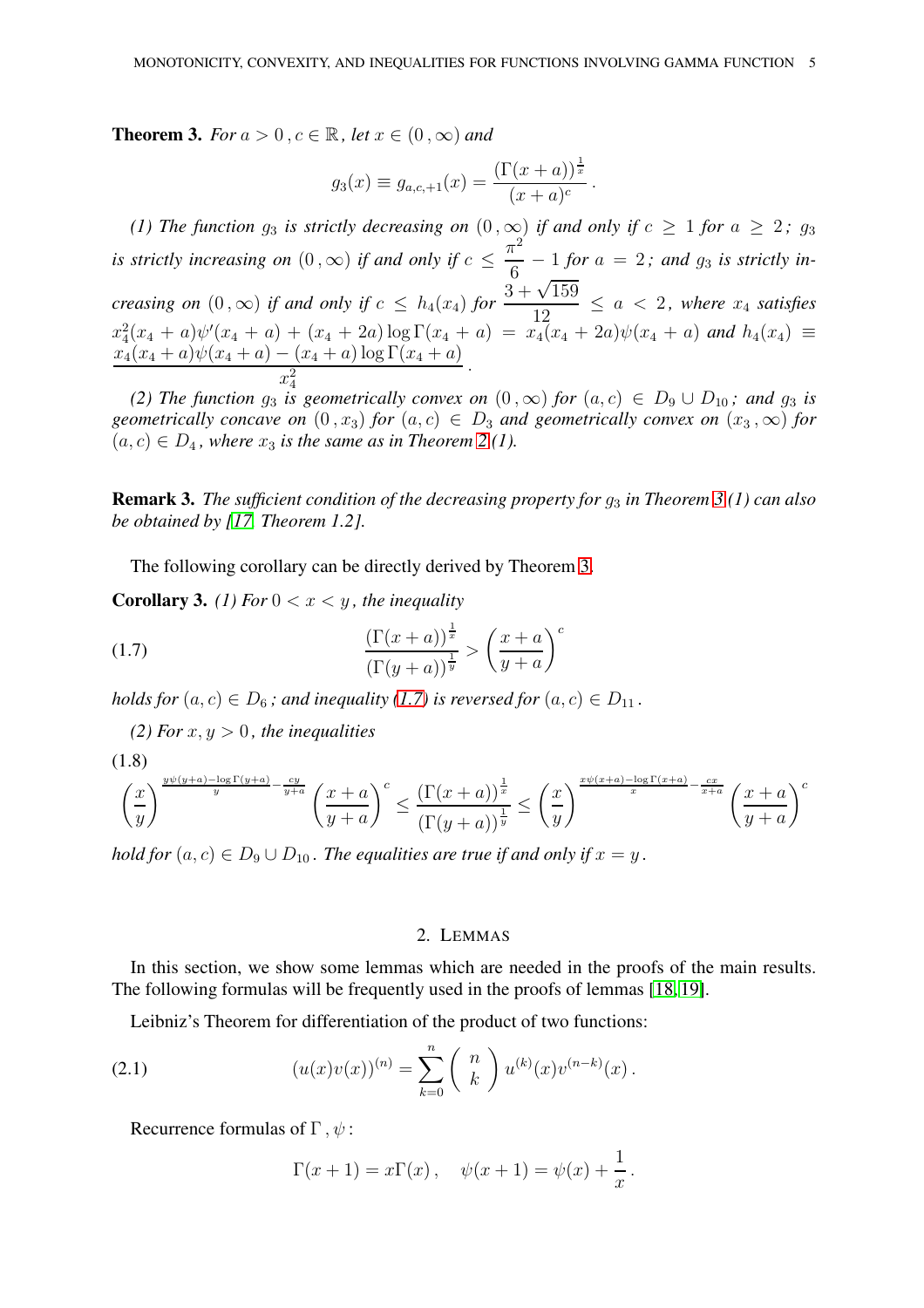Special values of  $\Gamma$ ,  $\psi$ ,  $\psi'$ :

$$
\Gamma(1) = 1
$$
,  $\psi(1) = -\gamma$ ,  $\psi'(2) = \frac{\pi^2}{6} - 1$ .

Asymptotic formulas of  $\log \Gamma$ ,  $\psi$ ,  $\psi'$ ,  $\psi''$ : for  $x \to \infty$  with  $|\arg x| < \pi$ ,

$$
\log \Gamma(x) \sim \left(x - \frac{1}{2}\right) \log x - x + \frac{1}{2} \log(2\pi) + \frac{1}{12x} - \frac{1}{360x^3} + \cdots,
$$
  
\n
$$
\psi(x) \sim \log x - \frac{1}{2x} - \frac{1}{12x^2} + \frac{1}{120x^4} - \cdots,
$$
  
\n
$$
\psi'(x) \sim \frac{1}{x} + \frac{1}{2x^2} + \frac{1}{6x^3} - \frac{1}{30x^5} + \cdots,
$$
  
\n
$$
\psi''(x) \sim -\frac{1}{x^2} - \frac{1}{x^3} - \frac{1}{2x^4} + \cdots.
$$

For  $x \in (0, \infty)$ , the following inequalities of the polygamma functions hold [\[20,](#page-16-14) Theorem 3]:

<span id="page-5-1"></span>
$$
(2.2) \qquad \frac{(n-1)!}{x^n} + \frac{n!}{2x^{n+1}} \leq (-1)^{n+1} \psi^{(n)}(x) \leq \frac{(n-1)!}{x^n} + \frac{n!}{x^{n+1}}, \quad n = 1, 2, \cdots.
$$

Moreover, there holds the identity for  $\psi''$  [\[21\]](#page-16-15):

<span id="page-5-2"></span>(2.3) 
$$
\psi''(x) = -\frac{1}{x^2} - \frac{1}{x^3} - \frac{1}{2x^4} + \frac{\theta}{6x^6}, \quad 0 < \theta < 1.
$$

<span id="page-5-4"></span>**Lemma 1.** [\[2,](#page-16-1) Proposition 4.3] [\[14,](#page-16-8) Theorem C] Let  $I \subset (0,\infty)$  be an interval. If  $f : I \to$  $(0, \infty)$  *is a differentiable function, then the following assertions are equivalent:* 

*(1) The function* f *is geometrically convex (geometrically concave) on* I *;*

- *(2) The function*  $g(x) \equiv$  $xf'(x)$  $f(x)$ *is increasing (decreasing) on* I *;*
- *(3) The function* f *satisfies the inequalities*

$$
\left(\frac{x}{y}\right)^{\frac{yf'(y)}{f(y)}}\leq (\geq)\frac{f(x)}{f(y)}\leq (\geq)\left(\frac{x}{y}\right)^{\frac{xf'(x)}{f(x)}},\quad \forall\,x\,,y\in I\,.
$$

<span id="page-5-3"></span>**Lemma 2.** For  $n = 1, 2, \cdots$ , there hold

<span id="page-5-0"></span>(2.4) 
$$
(\log g_1(0))^{(n)} = \begin{cases} -\frac{\psi^{(n)}(1)}{n+1}, & a = 1, \\ -\frac{\psi^{(n)}(2)}{n+1}, & a = 2. \end{cases}
$$

*Proof.* We first consider the case for  $a = 1$ .

When  $n = 1$ ,

$$
(\log g_1(0))' = \lim_{x \to 0} \frac{\log g_1(x) - \log g_1(0)}{x - 0}
$$
  
= 
$$
\lim_{x \to 0} \frac{-\log \Gamma(x + 1) - x\gamma}{x^2} = -\frac{\psi'(1)}{2}.
$$

We assume that [\(2.4\)](#page-5-0) holds when  $n = k (k \in \mathbb{Z}, k > 1)$ .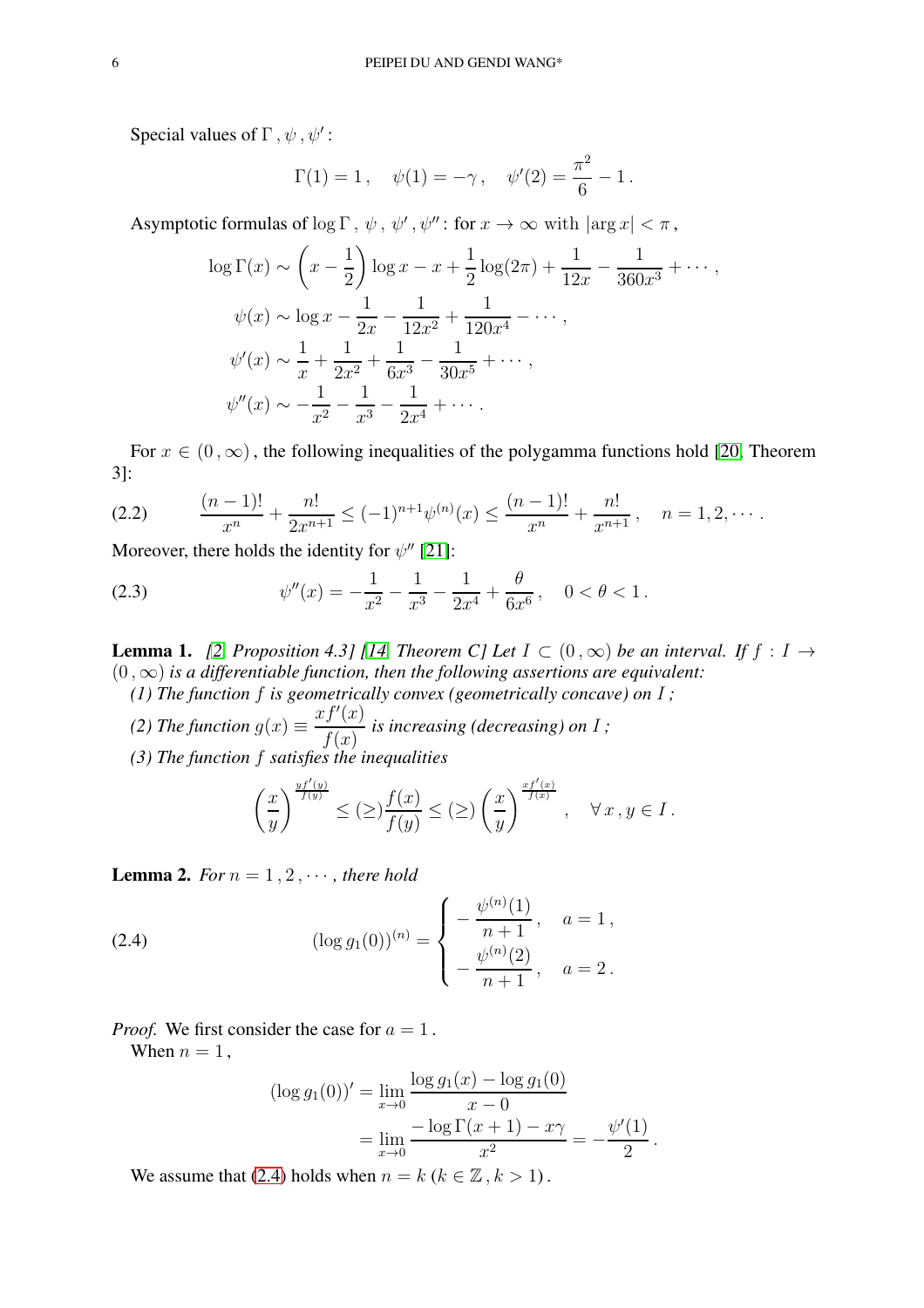Then by L'Hopital Rule, we get

$$
(\log g_1(0))^{(k+1)} = \lim_{x \to 0} \frac{(\log g_1(x))^{(k)} - (\log g_1(0))^{(k)}}{x - 0}
$$

$$
= \lim_{x \to 0} \frac{(-1)^k k! \delta_k(x) + \frac{\psi^{(k)}(1)}{k+1} x^{k+1}}{x^{k+2}}
$$

$$
= \lim_{x \to 0} \frac{-\psi^{(k+1)}(x+1)}{k+2} = -\frac{\psi^{(k+1)}(1)}{k+2},
$$

where

$$
\delta_k(x) \equiv -\log \Gamma(x+a) - \sum_{j=1}^k \frac{(-1)^j x^j}{j!} \psi^{(j-1)}(x+a) .
$$

By induction, [\(2.4\)](#page-5-0) holds for  $n = 1, 2, \cdots$  when  $a = 1$ . In a similar way, we can prove that [\(2.4\)](#page-5-0) holds for  $n = 1, 2, \cdots$  when  $a = 2$ . The proof is complete.  $\Box$ 

<span id="page-6-0"></span>**Lemma 3.** *For*  $a \in \mathbb{R}$ *, let*  $x \in (-a, \infty)$  *and* 

$$
h_1(x) \equiv -x\psi(x+a) + \log \Gamma(x+a).
$$

*(1) The function*  $h_1$  *is strictly decreasing from*  $(-a, \infty)$  *onto*  $(-\infty, \infty)$  *if and only if*  $a \le 0$ . *(2) The function*  $h_1$  *is strictly increasing on*  $(-a, 0]$  *and strictly decreasing on*  $[0, \infty)$  *with*  $h_1(x) \in (-\infty, \log \Gamma(a)]$  *if and only if*  $a > 0$ *. Moreover,*  $h_1(x) < 0$  *on*  $(-a, x_1) \cup (x_2, \infty)$ *,*  $h_1(x) > 0$  *on*  $(x_1, x_2)$  *for* 0 < *a* < 1 *or a* > 2; and  $h_1(x)$  < 0 *on*  $(-a, 0) ∪ (0, ∞)$  *for*  $1 \le a \le 2$ , where  $x_1, x_2$  are the same as in Theorem [1](#page-2-0) (1).

*Proof.* Let  $t = x + a$ . Then

$$
h_1(x) = h_1(t-a) \equiv \widetilde{h}_1(t) = -(t-a)\psi(t) + \log \Gamma(t), \quad t \in (0,\infty).
$$

It suffices to study the monotonicity property and the range of  $\widetilde{h}_1$ .

We first prove the monotonicity property of  $\widetilde{h}_1$ .

Differentiation yields

$$
\widetilde{h}'_1(t) = -(t-a)\psi'(t).
$$

Therefore  $\widetilde{h}_1$  is strictly decreasing on  $(0, \infty)$  if and only if  $a \leq 0$ ; and  $\widetilde{h}_1$  is strictly increasing on  $(0, a]$  and strictly decreasing on  $[a, \infty)$  if and only if  $a > 0$ .

Then we calculate the range of  $\tilde{h}_1$ .

By the asymptotic formulas of log  $\Gamma$ ,  $\psi$ , we get

$$
\lim_{t \to \infty} \widetilde{h}_1(t) = \lim_{t \to \infty} \left( -(t - a) \left( \log t - \frac{1}{2t} + O\left(\frac{1}{t^2}\right) \right) + \left( t - \frac{1}{2} \right) \log t - t + \frac{1}{2} \log(2\pi) + O\left(\frac{1}{t}\right) \right)
$$

$$
= \lim_{t \to \infty} \left( t \left( \left( a - \frac{1}{2} \right) \frac{\log t}{t} - 1 \right) + \frac{t - a}{2t} + \frac{1}{2} \log(2\pi) + O\left(\frac{1}{t}\right) \right)
$$

$$
= -\infty, \quad a \in \mathbb{R}.
$$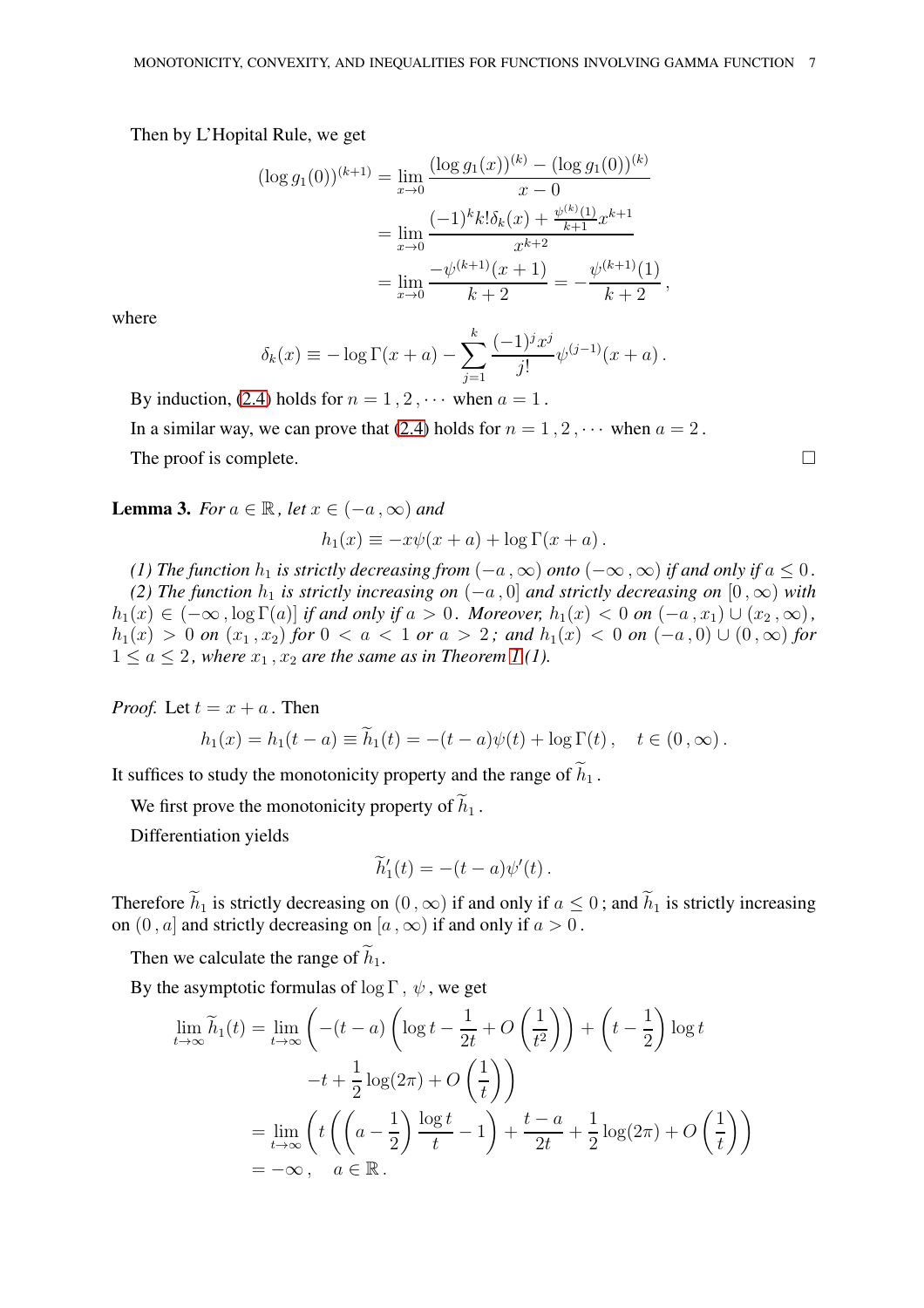By the recurrence formulas of  $\Gamma$ ,  $\psi$ , we get

$$
\lim_{t \to 0^+} \widetilde{h}_1(t) = \lim_{t \to 0^+} \left( -(t-a)\psi(t+1) + \log \Gamma(t) + \frac{t-a}{t} \right) = \infty \,, \quad a \le 0
$$

and

$$
\lim_{t \to 0^+} \widetilde{h}_1(t) = \lim_{t \to 0^+} \frac{1}{t} \left( t(-(t-a)\psi(t+1) + \log \Gamma(t+1)) - t \log t + t - a \right) = -\infty, \quad a > 0.
$$

The limiting value  $\lim_{t \to a} h_1(t) = \log \Gamma(a)$  is clear for  $a > 0$ .

Therefore  $\widetilde{h}_1(t) \in (-\infty, \infty)$  for  $a \leq 0$ ; and  $\widetilde{h}_1(t) \in (-\infty, \log \Gamma(a)]$  for  $a > 0$ . Moreover, for  $0 < a < 1$  or  $a > 2$ , there exist  $t_1, t_2$  such that  $\widetilde{h}_1(t) < 0$  on  $(0, t_1) \cup (t_2, \infty)$  and  $\widetilde{h}_1(t) > 0$  on  $(t_1, t_2)$ ; and for  $1 \le a \le 2$ ,  $\widetilde{h}_1(t) < 0$  on  $(0, a) \cup (a, \infty)$ , where  $t_i$  satisfies  $(t_i - a)\psi(t_i) = \log \Gamma(t_i), i = 1, 2$  and  $t_1 < a < t_2$ .

The proof is complete.  $\Box$ 

<span id="page-7-0"></span>**Lemma 4.** *For*  $a > 0$ *, let*  $x \in (0, \infty)$  *and* 

$$
h_2(x) \equiv \frac{x\psi(x+a) - \log \Gamma(x+a)}{x}
$$

.

*(1) The function*  $h_2$  *is strictly increasing on*  $(0, \infty)$  *if and only if*  $\frac{1}{2} \le a \le 1$  *or*  $a \ge 2$ *. Moreover,*  $h_2(x) \in (-\infty, 1)$  *for*  $\frac{1}{2} \le a < 1$  *or*  $a > 2$ ; and  $h_2(x) \in (0, 1)$  *for*  $a = 1$  *or*  $a = 2$ .

*(2) The function*  $h_2$  *is strictly decreasing on*  $(0, x_3]$  *and strictly increasing on*  $[x_3, \infty)$  *with*  $h_2(x) \in [h_2(x_3), \infty)$  *if and only if*  $1 < a < 2$  $1 < a < 2$ *, where*  $x_3$  *is the same as in Theorem* 2(1).

*Proof.* Let  $t = x + a$ . Then

$$
h_2(x) = h_2(t-a) \equiv \widetilde{h}_2(t) = -\frac{\widetilde{h}_1(t)}{t-a}, \quad t \in (a,\infty),
$$

where  $\tilde{h}_1(t)$  is the same as in the proof of Lemma [3.](#page-6-0) It suffices to study the monotonicity property and the range of  $h_2$ .

We first prove the monotonicity property of  $\tilde{h}_2$ .

Differentiation gives

$$
\widetilde{h}'_2(t) \equiv \frac{h_{21}(t)}{(t-a)^2},
$$

where

$$
h_{21}(t) \equiv (t-a)^2 \psi'(t) - (t-a)\psi(t) + \log \Gamma(t).
$$

It is easy to obtain

$$
h'_{21}(t) = (t-a)((t-a)\psi''(t) + \psi'(t)).
$$

By the inequality [\(2.2\)](#page-5-1) of  $\psi'$  and the identity [\(2.3\)](#page-5-2) of  $\psi''$ , we get

$$
(t-a)\psi''(t) + \psi'(t) > (t-a)\left(-\frac{1}{t^2} - \frac{1}{t^3} - \frac{1}{2t^4}\right) + \frac{1}{t} + \frac{1}{2t^2}
$$

$$
= \frac{1}{2t^4} \left((2a-1)t^2 + (2a-1)t + a\right).
$$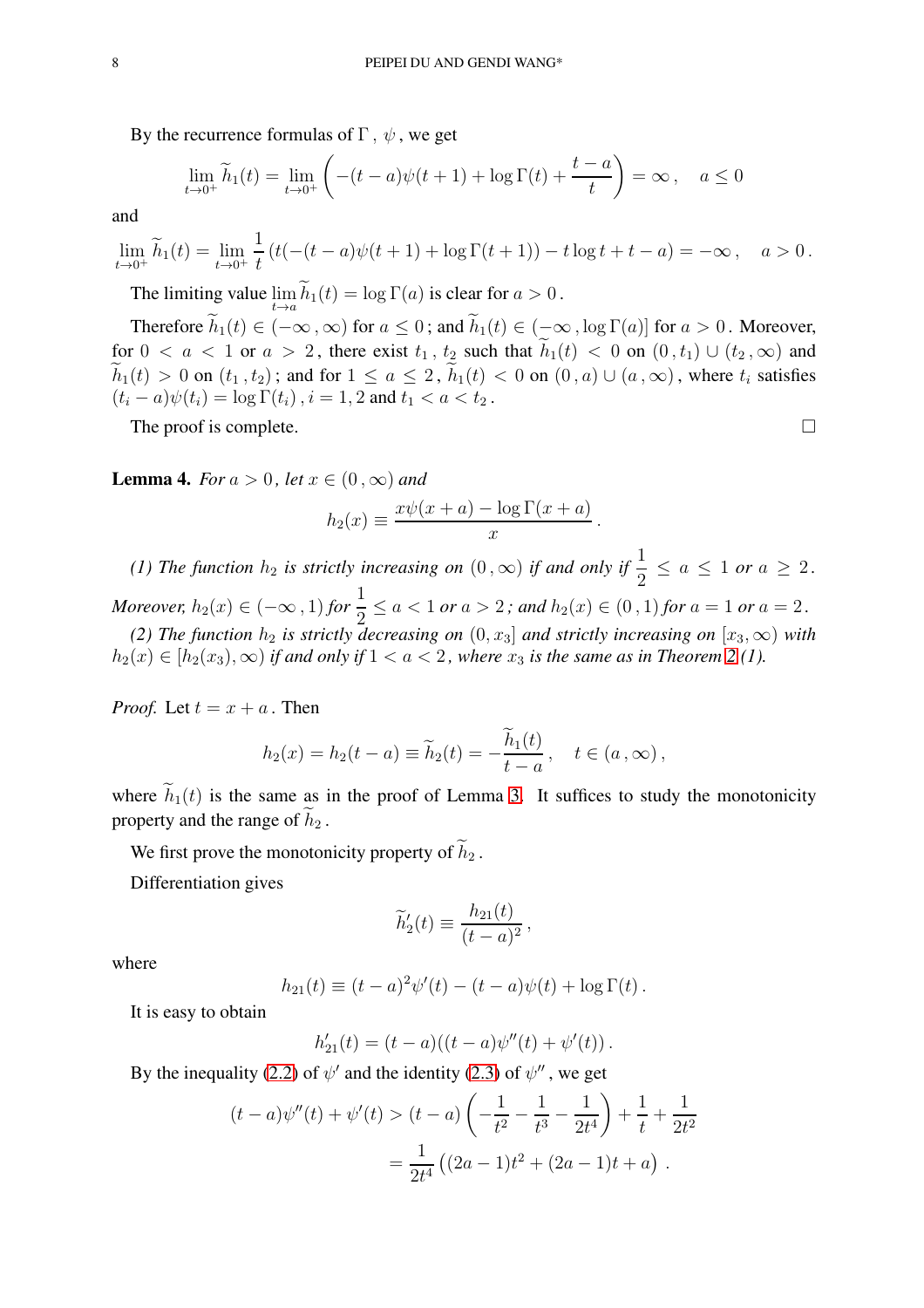Since  $(2a - 1)t^2 + (2a - 1)t + a > 0$  on  $(a, \infty)$  if and only if  $a \ge \frac{1}{2}$  $\frac{1}{2}$ , we have that  $h_{21}$  is strictly increasing on  $(a, \infty)$  for  $a \geq \frac{1}{2}$ 2 and hence

$$
h_{21}(t) > \lim_{t \to a^+} h_{21}(t) = \log \Gamma(a)
$$
.

Thus  $h_{21}(t) > 0$  on  $(a, \infty)$  for  $\frac{1}{2} \le a \le 1$  or  $a \ge 2$ .

For  $0 < a < \frac{1}{2}$ 2 , the limiting value  $\lim_{t \to a^+} h_{21}(t) = \log \Gamma(a) > 0$  is clear. By the asymptotic formulas of  $\log \tilde{\Gamma}$ ,  $\psi$ ,  $\psi'$ , we get

$$
\lim_{t \to \infty} h_{21}(t) = \lim_{t \to \infty} \left( (t - a)^2 \left( \frac{1}{t} + \frac{1}{2t^2} + O\left(\frac{1}{t^3}\right) \right) - (t - a) \left( \log t - \frac{1}{2t} + O\left(\frac{1}{t^2}\right) \right) \right.
$$
  
+  $\left( t - \frac{1}{2} \right) \log t - t + \frac{1}{2} \log(2\pi) + O\left(\frac{1}{t}\right) \right)$   
=  $\lim_{t \to \infty} \left( \frac{-2at + a^2}{t} + \left( a - \frac{1}{2} \right) \log t + \frac{(t - a)^2}{2t^2} + \frac{t - a}{2t} + \frac{1}{2} \log(2\pi) + O\left(\frac{1}{t}\right) \right)$   
=  $-\infty$ .

For  $1 < a < 2$ , we have  $\lim_{t \to a^+} h_{21}(t) = \log \Gamma(a) < 0$  and  $\lim_{t \to \infty} h_{21}(t) = \infty$ .

Therefore  $h_{21}(t) > 0$  on  $(a, \infty)$  and hence  $\tilde{h}_2$  is strictly increasing on  $(a, \infty)$  if and only if 1  $\frac{1}{2} \leq a \leq 1$  or  $a \geq 2$ .

Since  $h_{21}$  is strictly increasing on  $(a, \infty)$  for  $1 < a < 2$ , there exists  $t_3 \in (a, \infty)$  such that  $h_{21}(t) < 0$  on  $(a, t_3)$  and  $h_{21}(t) > 0$  on  $(t_3, \infty)$ , where  $t_3$  satisfies  $(t_3 - a)^2 \psi'(t_3) + \log \Gamma(t_3) =$  $(t_3 - a)\psi(t_3)$ .

Therefore  $\widetilde{h}_2$  is strictly decreasing on  $(a, t_3]$  and strictly increasing on  $[t_3, \infty)$  if and only if  $1 < a < 2$ .

Then we calculate the range of  $\widetilde{h}_2$ .

By the proof of Lemma [3,](#page-6-0) we have  $\lim_{t\to\infty} h_1(t) = -\infty$ . Using L'Hopital Rule and the asymptotic formula of  $\psi'$ , we obtain

$$
\lim_{t \to \infty} \widetilde{h}_2(t) = \lim_{t \to \infty} (t - a) \left( \frac{1}{t} + O\left(\frac{1}{t^2}\right) \right) = 1, \quad a > 0.
$$

Calculation yields the limiting value

$$
\lim_{t \to a^{+}} \widetilde{h}_{2}(t) = \begin{cases}\n-\infty, & \frac{1}{2} \leq a < 1 \text{ or } a > 2, \\
0, & a = 1 \text{ or } a = 2, \\
\infty, & 1 < a < 2.\n\end{cases}
$$

Therefore  $\widetilde{h}_2(t) \in (-\infty, 1)$  for  $\frac{1}{2} \le a < 1$  or  $a > 2$ ;  $\widetilde{h}_2(t) \in (0, 1)$  for  $a = 1$  or  $a = 2$ ; and  $\widetilde{h}_2(t) \in [\widetilde{h}_2(t_3), \infty)$  for  $1 < a < 2$ .

The proof is complete.  $\Box$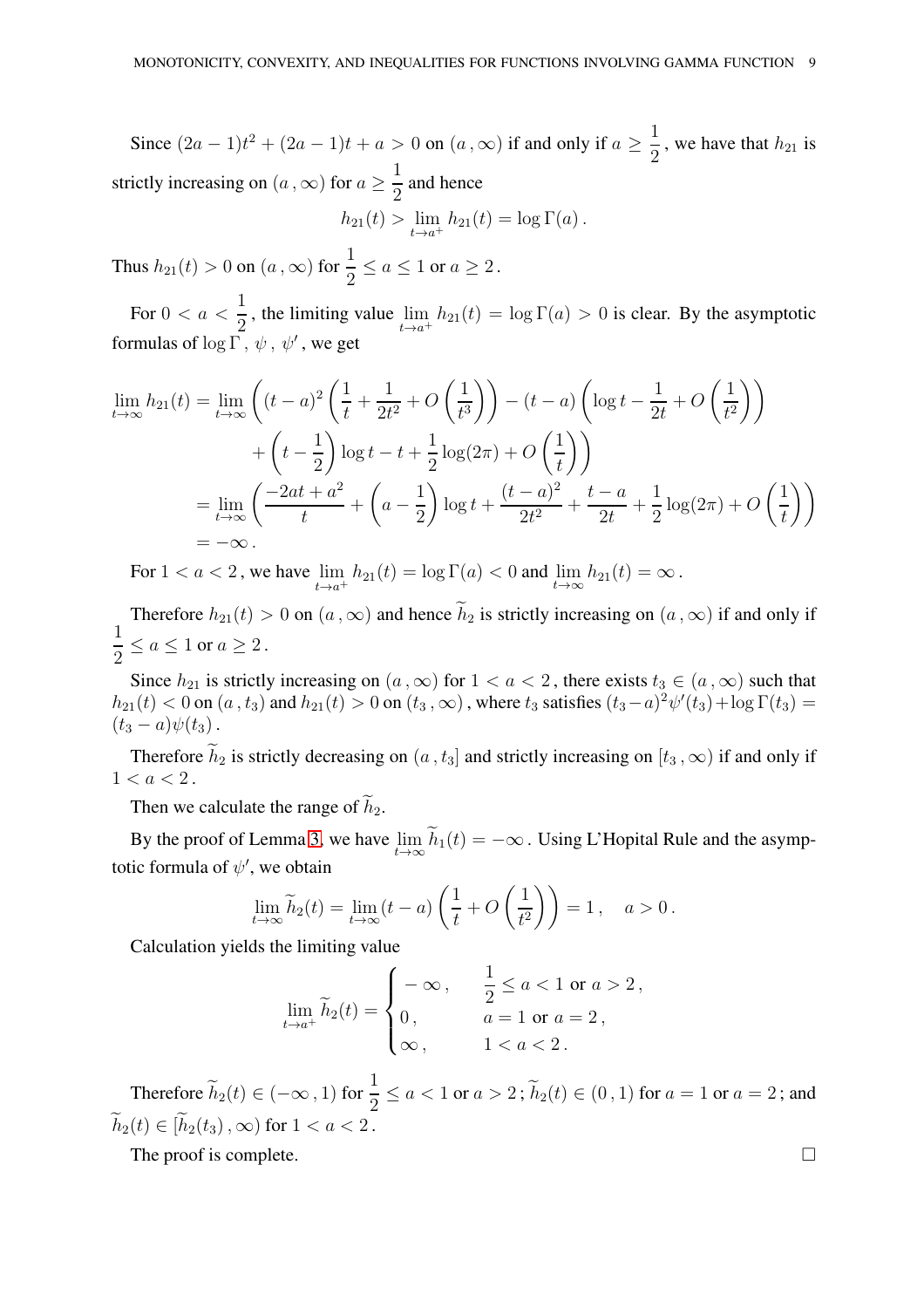**Open Problem 1.** What is the monotonicity property of  $h_2$  on  $(0\,, \infty)$  for  $0 < a < \frac{1}{2}$ 2 *?*

<span id="page-9-0"></span>**Lemma 5.** *For*  $a > 0$ *, let*  $x \in (0, \infty)$  *and* 

$$
h_3(x) \equiv \frac{-x^2 \psi'(x+a) + 2x\psi(x+a) - 2\log\Gamma(x+a)}{x}
$$

.

*Then the function*  $h_3$  *is strictly increasing on*  $(0, \infty)$  *for*  $a \geq 2$ *. Moreover,*  $h_3(x) \in (-\infty, 1)$ *for*  $a > 2$ *;* and  $h_3(x) \in (0, 1)$  *for*  $a = 2$ *.* 

*Proof.* Let  $t = x + a$ . Then

$$
h_3(x) = h_3(t-a) \equiv \widetilde{h}_3(t) = \frac{-(t-a)^2 \psi'(t) + 2(t-a)\psi(t) - 2\log \Gamma(t)}{t-a}, \quad t \in (a,\infty).
$$

It suffices to study the monotonicity property and the range of  $\widetilde{h}_3$ .

We first prove the monotonicity property of  $\hat{h}_3$ .

Differentiation gives

$$
\widetilde{h}'_3(t) \equiv \frac{h_{31}(t)}{(t-a)^2},
$$

where

$$
h_{31}(t) \equiv -(t-a)^3 \psi''(t) + (t-a)^2 \psi'(t) - 2(t-a)\psi(t) + 2\log \Gamma(t).
$$

It is easy to obtain

$$
h'_{31}(t) = -(t-a)^2 ((t-a)\psi'''(t) + 2\psi''(t)).
$$

By the inequalities [\(2.2\)](#page-5-1) of  $\psi''$  and  $\psi'''$ , we have

$$
(t-a)\psi'''(t) + 2\psi''(t) \le (t-a)\left(\frac{2}{t^3} + \frac{6}{t^4}\right) + 2\left(-\frac{1}{t^2} - \frac{1}{t^3}\right)
$$

$$
= \frac{1}{t^4} \left(2(2-a)t - 6a\right).
$$

Since  $2(2-a)t-6a < 0$  on  $(a, \infty)$  if and only if  $a \ge 2$ , we have that  $h_{31}$  is strictly increasing on  $(a, \infty)$  for  $a \ge 2$  and hence

$$
h_{31}(t) > \lim_{t \to a^+} h_{31}(t) = 2 \log \Gamma(a) .
$$

Therefore  $h_{31}(t) > 0$  on  $(a, \infty)$  and hence  $\widetilde{h}_3$  is strictly increasing on  $(a, \infty)$  for  $a \ge 2$ .

Then we calculate the range of  $\widetilde{h}_3$ .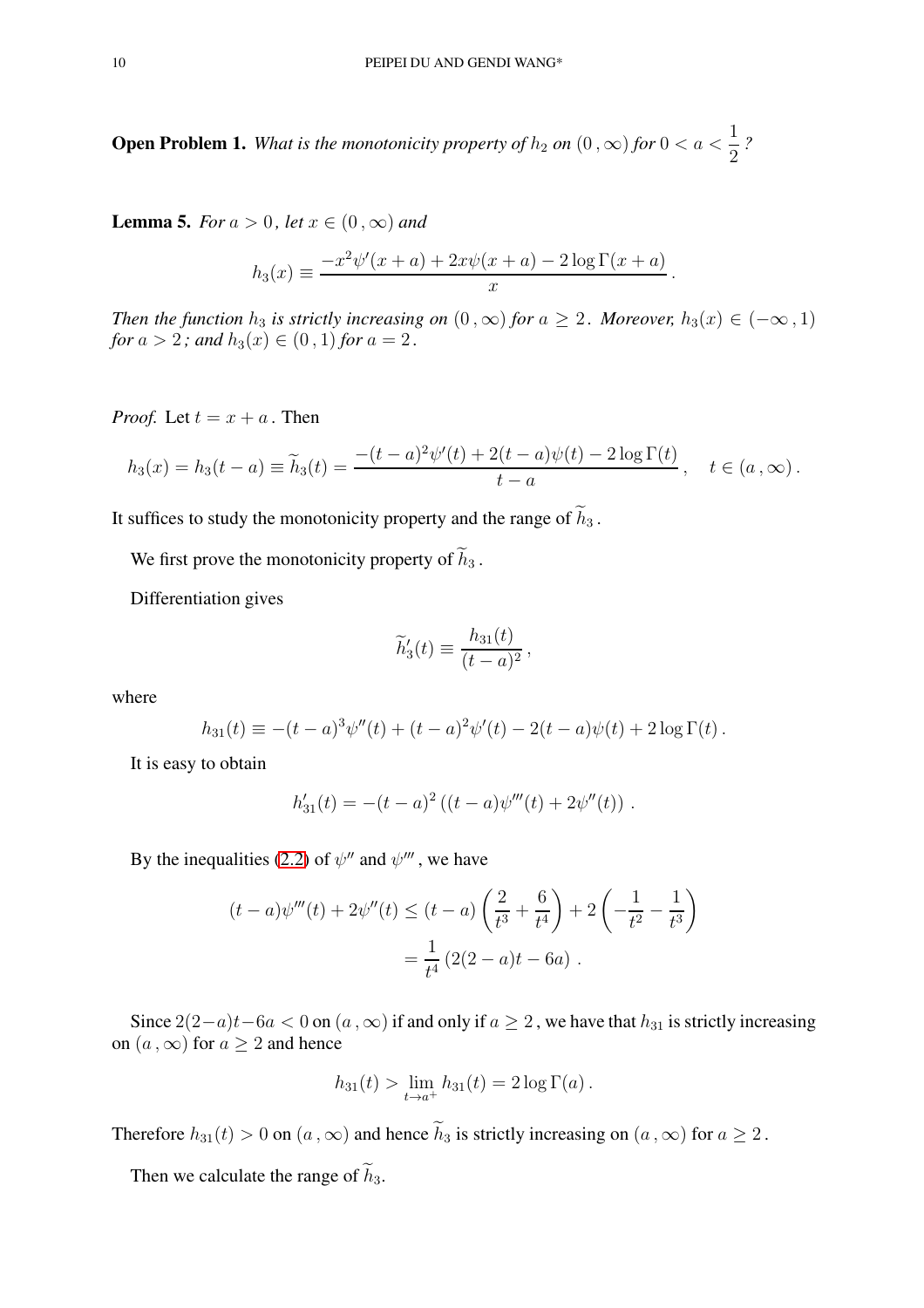By the asymptotic formulas of  $\log \Gamma$ ,  $\psi$ ,  $\psi'$ , we get

$$
\lim_{t \to \infty} \left( -(t-a)^2 \psi'(t) + 2(t-a)\psi(t) - 2\log \Gamma(t) \right)
$$
\n
$$
= \lim_{t \to \infty} \left( -(t-a)^2 \left( \frac{1}{t} + \frac{1}{2t^2} + O\left( \frac{1}{t^3} \right) \right) + 2(t-a) \left( \log t - \frac{1}{2t} + O\left( \frac{1}{t^2} \right) \right) \right)
$$
\n
$$
-2 \left( \left( t - \frac{1}{2} \right) \log t - t + \frac{1}{2} \log(2\pi) + O\left( \frac{1}{t} \right) \right)
$$
\n
$$
= \lim_{t \to \infty} \left( t \left( (1-2a) \frac{\log t}{t} - \frac{(t-a)^2}{t^2} + 2 \right) - \frac{(t-a)^2}{2t^2} - \frac{t-a}{t} - \log(2\pi) + O\left( \frac{1}{t} \right) \right)
$$
\n
$$
= \infty.
$$

L'Hopital Rule and the asymptotic formula of  $\psi''$  yield

$$
\lim_{t \to \infty} \widetilde{h}_3(t) = \lim_{t \to \infty} \left( -(t-a)^2 \left( -\frac{1}{t^2} + O\left(\frac{1}{t^3}\right) \right) \right) = 1.
$$

It is easy to obtain

$$
\lim_{t \to a^+} \widetilde{h}_3(t) = \begin{cases} -\infty, & a > 2, \\ 0, & a = 2. \end{cases}
$$

Therefore  $\widetilde{h}_3(t) \in (-\infty, 1)$  for  $a > 2$ ; and  $\widetilde{h}_3(t) \in (0, 1)$  for  $a = 2$ .

**Open Problem 2.** *What is the monotonicity property of*  $h_3$  *on*  $(0, \infty)$  *for*  $0 < a < 2$  *?* 

<span id="page-10-0"></span>**Lemma 6.** *For*  $a > 0$ *, let*  $x \in (0, \infty)$  *and* 

$$
h_4(x) \equiv \frac{x(x+a)\psi(x+a) - (x+a)\log\Gamma(x+a)}{x^2}.
$$

*(1) The function*  $h_4$  *is strictly increasing on*  $(0, \infty)$  *for*  $a \geq 2$ *. Moreover,*  $h_4(x) \in (-\infty, 1)$ *for*  $a > 2$  *;* and  $h_4(x) \in$  $\sqrt{\pi^2}$  $\frac{1}{6} - 1$ , 1  $\overline{ }$ *for*  $a = 2$ .

*(2) The function*  $h_4$  *is strictly decreasing on*  $(0, x_4]$  *and strictly increasing on*  $[x_4, \infty)$  *with*  $h_4(x) \in [h_4(x_4), \infty)$  *for*  $\frac{3 + \sqrt{159}}{12}$  $\frac{12}{12} \le a < 2$ , where  $x_4$  is the same as in Theorem [3](#page-4-0) (1).

*Proof.* Let  $t = x + a$ . Then

$$
h_4(x) = h_4(t-a) \equiv \widetilde{h}_4(t) = \frac{t(t-a)\psi(t) - t\log\Gamma(t)}{(t-a)^2}, \quad t \in (a,\infty).
$$

It suffices to study the monotonicity property and the range of  $\widetilde{h}_4$ .

We first prove the monotonicity property of  $\widetilde{h}_4$ .

Differentiation gives

$$
\widetilde{h}'_4(t) \equiv \frac{h_{41}(t)}{(t-a)^3},
$$

where

$$
h_{41}(t) \equiv t(t-a)^{2}\psi'(t) - (t^{2} - a^{2})\psi(t) + (t+a)\log \Gamma(t).
$$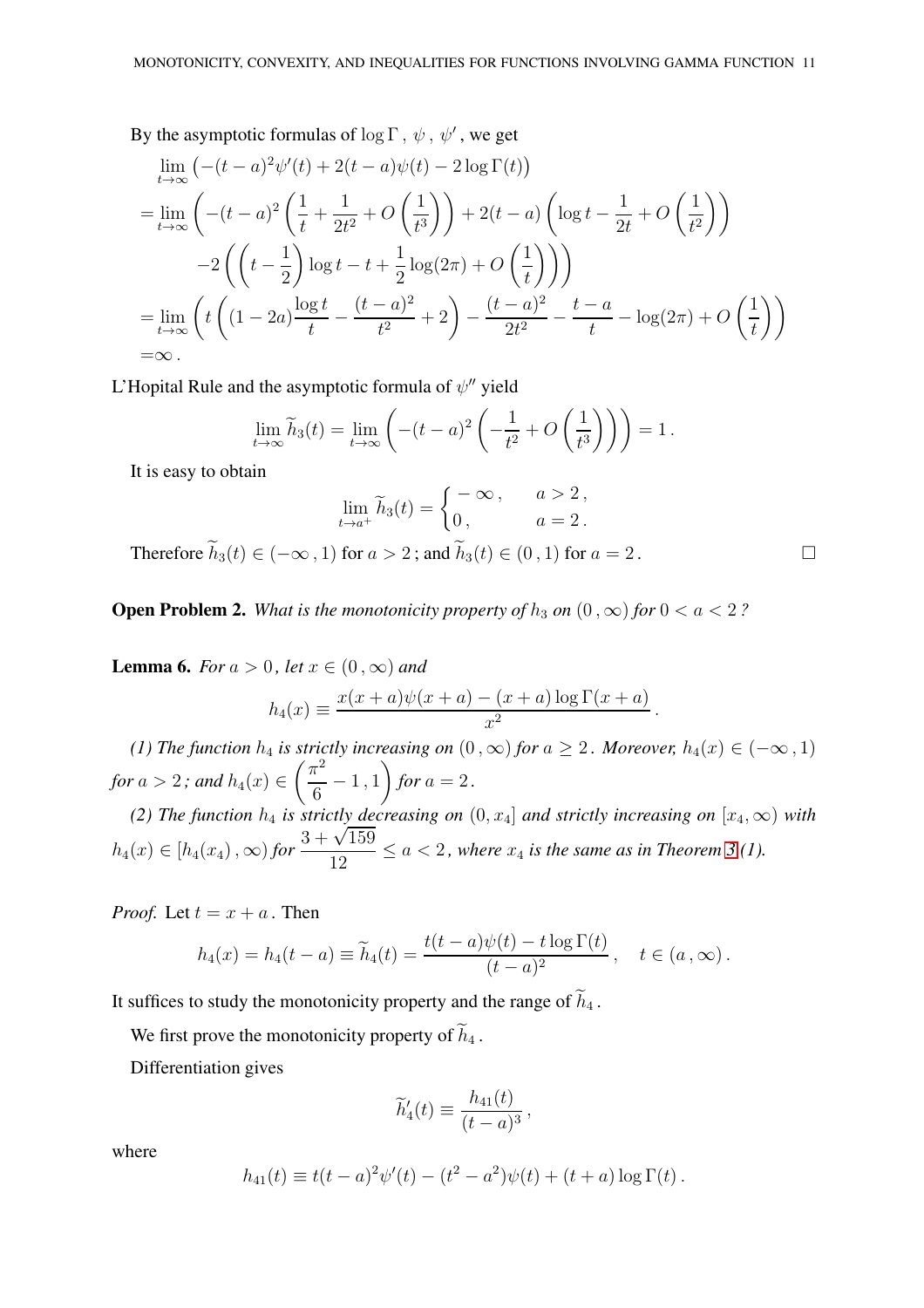It is easy to obtain

$$
h'_{41}(t) = t(t-a)^{2} \psi''(t) + 2(t-a)^{2} \psi'(t) - (t-a)\psi(t) + \log \Gamma(t)
$$

and

$$
h''_{41}(t) = (t-a) (t(t-a)\psi'''(t) + (5t-3a)\psi''(t) + 3\psi'(t)).
$$

By the inequalities [\(2.2\)](#page-5-1) of  $\psi'$ ,  $\psi'''$  and the identity [\(2.3\)](#page-5-2) of  $\psi''$ , we get

$$
t(t-a)\psi'''(t) + (5t-3a)\psi''(t) + 3\psi'(t)
$$
  
>  $t(t-a)\left(\frac{2}{t^3} + \frac{3}{t^4}\right) + (5t-3a)\left(-\frac{1}{t^2} - \frac{1}{t^3} - \frac{1}{2t^4}\right) + 3\left(\frac{1}{t} + \frac{1}{2t^2}\right)$   
=  $\frac{1}{2t^4}\left((2a-1)t^2 - 5t + 3a\right)$ .

Since  $(2a-1)t^2 - 5t + 3a \ge 0$  on  $(a, \infty)$  if and only if  $a \ge 0$  $3 + \sqrt{159}$  $\frac{12}{12} \approx 1.3$ , we have that  $h'_{41}$  is strictly increasing on  $(a,\infty)$  for  $a \geq$  $3 + \sqrt{159}$ 12 and hence  $h'_{41}(t) > \lim_{t \to a^+} h'_{41}(t) = \log \Gamma(a)$ .

Moreover,  $h'_{41}(t) > 0$  and hence  $h_{41}$  is strictly increasing on  $(a, \infty)$  for  $a \ge 2$ . Then for  $a > 2$ , we have

$$
h_{41}(t) > \lim_{t \to a^{+}} h_{41}(t) = 2a \log \Gamma(a).
$$

Therefore  $h_{41}(t) > 0$  and hence  $\widetilde{h}_4$  is strictly increasing on  $(a, \infty)$  for  $a \ge 2$ .

We consider the case for  $\frac{3+\sqrt{159}}{12}$  $\frac{\sqrt{156}}{12} \le a < 2$  in the following.

The limiting value  $\lim_{t \to a^+} h'_{41}(t) = \log \Gamma(a) < 0$  is clear.

By the asymptotic formulas of  $\log \Gamma$ ,  $\psi$ ,  $\psi'$ ,  $\psi''$ , we get

$$
\lim_{t \to \infty} h'_{41}(t) = \lim_{t \to \infty} \left( t(t-a)^2 \left( -\frac{1}{t^2} - \frac{1}{t^3} + O\left(\frac{1}{t^4}\right) \right) + 2(t-a)^2 \left( \frac{1}{t} + \frac{1}{2t^2} + O\left(\frac{1}{t^3}\right) \right) - (t-a) \left( \log t - \frac{1}{2t} + O\left(\frac{1}{t^2}\right) \right) + \left( t - \frac{1}{2} \right) \log t - t + \frac{1}{2} \log(2\pi) + O\left(\frac{1}{t}\right) \right)
$$
  
= 
$$
\lim_{t \to \infty} \left( \frac{-2at + a^2}{t} + \left( a - \frac{1}{2} \right) \log t + \frac{t-a}{2t} + \frac{1}{2} \log(2\pi) + O\left(\frac{1}{t}\right) \right)
$$
  
= 
$$
\infty.
$$

Since  $h'_{41}$  is strictly increasing on  $(a, \infty)$  for  $a \geq$  $\frac{3+\sqrt{159}}{12}$ , there exists  $\tilde{t}_4 \in (a,\infty)$  such 12 that  $h'_{41}(t) < 0$  on  $(a, \tilde{t}_4)$  and  $h'_{41}(t) > 0$  on  $(\tilde{t}_4, \infty)$ , where  $\tilde{t}_4$  satisfies  $\tilde{t}_4(\tilde{t}_4 - a)^2 \psi''(\tilde{t}_4) +$  $2(\tilde{t}_4 - a)^2 \psi'(\tilde{t}_4) + \log \Gamma(\tilde{t}_4) = (\tilde{t}_4 - a) \psi(\tilde{t}_4).$ 

Hence  $h_{41}$  is strictly decreasing on  $(a, \tilde{t}_4)$  and strictly increasing on  $[\tilde{t}_4, \infty)$  for  $\frac{3 + \sqrt{159}}{12}$  $\frac{12}{12}$  $a < 2$ .

The limit values  $\lim_{t \to a^+} h_{41}(t) = 2a \log \Gamma(a) < 0$  is clear.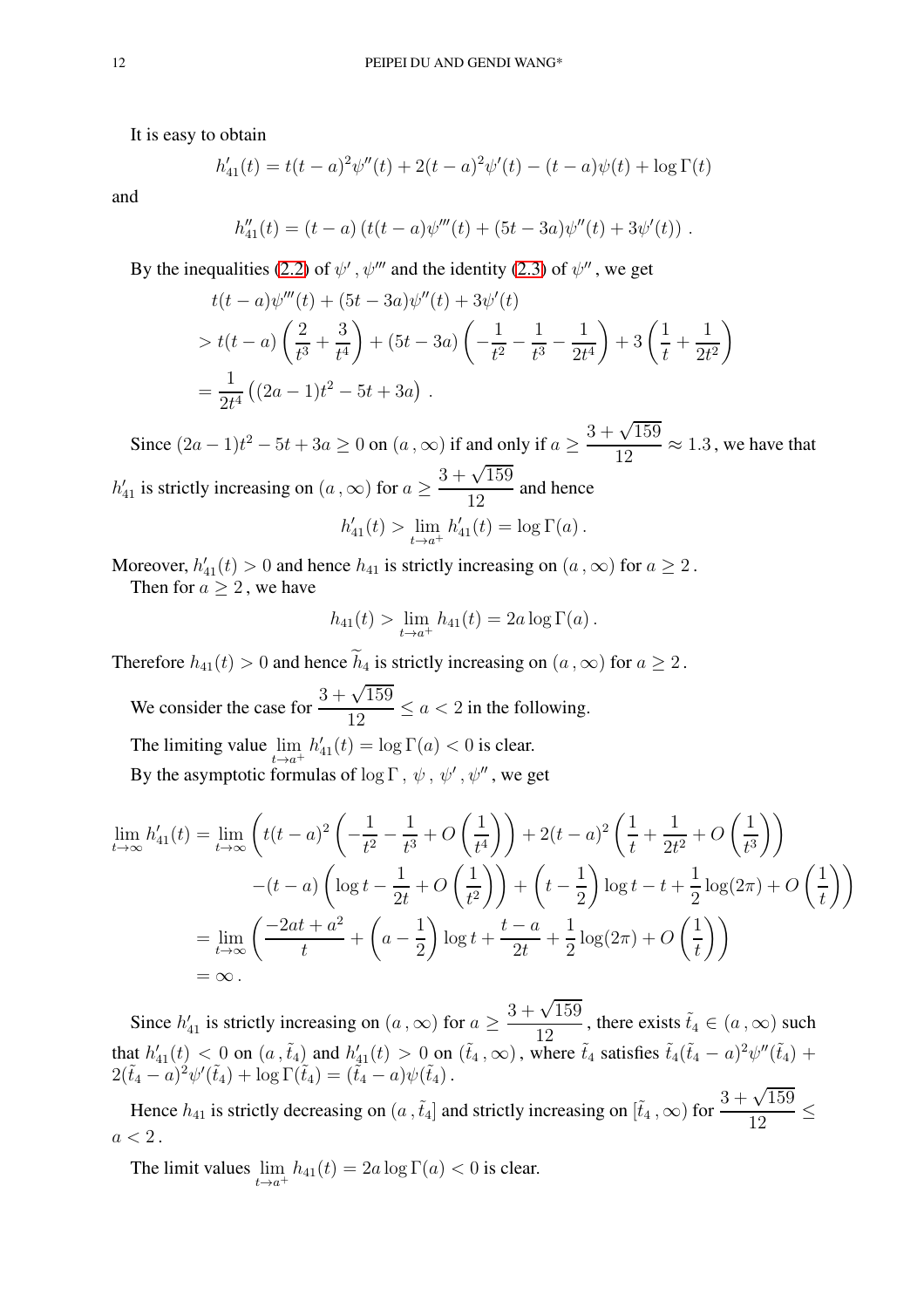By the asymptotic formulas of  $\log \Gamma$ ,  $\psi$ ,  $\psi'$ , we get

$$
\lim_{t \to \infty} h_{41}(t) = \lim_{t \to \infty} \left( t(t-a)^2 \left( \frac{1}{t} + \frac{1}{2t^2} + \frac{1}{6t^3} + O\left(\frac{1}{t^5}\right) \right) - (t^2 - a^2) \left( \log t - \frac{1}{2t} - \frac{1}{12t^2} + O\left(\frac{1}{t^4}\right) \right) + (t+a) \left( \left( t - \frac{1}{2} \right) \log t - t + \frac{1}{2} \log 2\pi + \frac{1}{12t} + O\left(\frac{1}{t^3}\right) \right) \right)
$$
\n
$$
= \lim_{t \to \infty} \left( t \left( \left( a - \frac{1}{2} \right) \log t + \left( a^2 - \frac{a}{2} \right) \frac{\log t}{t} + 1 + \frac{1}{2} \log(2\pi) - 3a \right) + a \left( a + \frac{1}{2} \log(2\pi) - 1 \right) + \frac{4t^2 - 3at + a^2}{12t^2} + O\left(\frac{1}{t^2}\right) \right)
$$
\n
$$
= \infty \, .
$$

By the monotonicity property of  $h_{41}$ , there exists  $t_4$  ( $> \tilde{t}_4$ ) such that  $h_{41}(t) < 0$  on  $(a, t_4)$  and  $h_{41}(t) > 0$  on  $(t_4, \infty)$ , where  $t_4$  satisfies  $t_4(t_4 - a)^2 \psi'(t_4) + (t_4 + a) \log \Gamma(t_4) = (t_4^2 - a^2) \psi(t_4)$ . Therefore  $\widetilde{h}_4$  is strictly decreasing on  $(a, t_4]$  and strictly increasing on  $[t_4, \infty)$  for  $\frac{3 + \sqrt{159}}{12}$  $\frac{12}{12}$  $a < 2$ .

Then we calculate the range of  $\widetilde{h}_4$ .

The following limiting values

$$
\lim_{t \to \infty} \widetilde{h}_4(t) = \lim_{t \to \infty} \frac{t}{t - a} \widetilde{h}_2(t) = 1, \quad a > 0,
$$

and

$$
\lim_{t \to a^{+}} \widetilde{h}_{4}(t) = \begin{cases} \infty, & \frac{3 + \sqrt{159}}{12} \le a < 2, \\ -\infty, & a > 2 \end{cases}
$$

are clear.

For  $a = 2$ , by L'Hopital Rule, we get

$$
\lim_{t \to 2^+} \widetilde{h}_4(t) = \psi'(2) = \frac{\pi^2}{6} - 1.
$$

Therefore  $h_4(t) \in (-\infty, 1)$  for  $a > 2$ ;  $h_4(t) \in$  $\sqrt{\pi^2}$  $\frac{1}{6} - 1$ , 1  $\setminus$ for  $a = 2$ ; and  $h_4(t) \in$  $[\widetilde{h}_4(t_4), \infty)$  for  $\frac{3 + \sqrt{159}}{12}$  $\frac{1}{12} \le a < 2$ .

The proof is complete.  $\Box$ 

**Open Problem 3.** What is the monotonicity property of  $h_4$  on  $(0\,, \infty)$  for  $0 < a <$  $3 + \sqrt{159}$ 12 *?*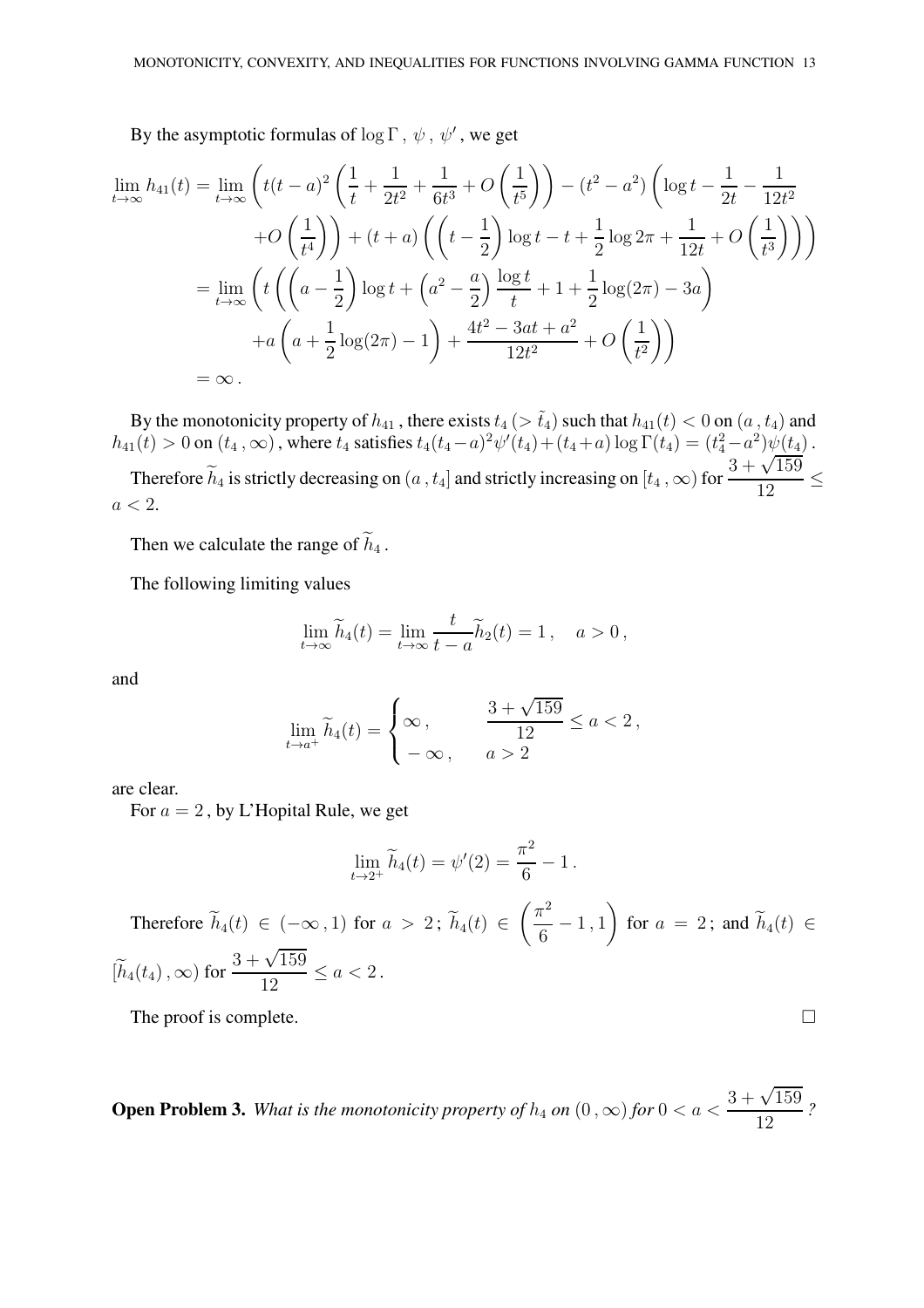### 3. PROOFS OF MAIN RESULTS

*Proof of Theorem [1.](#page-2-0)* (1) Logarithmic differentiation gives

$$
\frac{g_1'(x)}{g_1(x)} \equiv \frac{h_1(x)}{x^2}
$$

,

where  $h_1(x)$  is the same as in Lemma [3.](#page-6-0)

By Lemma [3,](#page-6-0) we have that there exists  $x_0 \in (-a, \infty)$  such that  $g_1$  is strictly increasing on  $(-a, x_0)$  and strictly decreasing on  $(x_0, \infty)$  if and only if  $a \leq 0$ , where  $x_0$  satisfies  $x_0\psi(x_0 +$  $a) = \log \Gamma(x_0 + a)$ ;  $g_1$  is strictly decreasing on  $(-a, x_1)$ ,  $(x_2, \infty)$ , and strictly increasing on  $(x_1, 0)$ ,  $(0, x_2)$  if and only if  $0 < a < 1$  or  $a > 2$ , where  $x_i$  satisfies  $x_i\psi(x_i+a) = \log \Gamma(x_i+a)$ ,  $i = 1, 2$ ; and  $q_1$  is strictly decreasing on  $(-a, 0)$  and  $(0, \infty)$  if and only if  $1 \le a \le 2$ .

(2) By (1), we have that  $g_1$  is not LCM on  $(-a, \infty)$  or  $(0, \infty)$  for  $a \le 0, 0 < a < 1$  or  $a > 2$ . Therefore we only need to consider the LCM property of  $g_1$  for  $1 \le a \le 2$ .

For  $x \in (-a, \infty) \setminus \{0\}$ , by the formula [\(2.1\)](#page-4-2), we get

$$
(-1)^n (\log g_1(x))^{(n)} = (-1)^{n+1} \left( \frac{(-1)^n n!}{x^{n+1}} \log \Gamma(x+a) + \sum_{k=1}^n \frac{(-1)^{n-k} n!}{k! x^{n-k+1}} \psi^{(k-1)}(x+a) \right)
$$
  

$$
\equiv \frac{n!}{x^{n+1}} \delta_n(x),
$$

where  $\delta_n(x) \equiv -\log \Gamma(x+a) - \sum_{n=1}^n$  $_{k=1}$  $(-1)^k x^k$  $k!$  $\psi^{(k-1)}(x+a)$  is the same as in the proof of Lemma [2.](#page-5-3)

By differentiation, we get

$$
\delta_n'(x) = \frac{(-1)^{n+1}x^n}{n!} \psi^{(n)}(x+a) = \sum_{k=0}^{\infty} \frac{x^n}{(k+x+a)^{n+1}}
$$

and hence

$$
\delta_n'(x)\begin{cases}\n<0\,,&x\in(-a\,,0)\,,\quad\qquad\text{if $n$ is odd}\,,\\
>0\,,&x\in(0\,,\infty)\,,\quad\qquad\text{if $n$ is odd}\,,\\
>0\,,&x\in(-a\,,\infty)\backslash\{0\}\,,\quad\text{if $n$ is even}\,.\n\end{cases}
$$

For *n* is odd and  $x \in (-a, \infty) \setminus \{0\}$ , we have

$$
\delta_n(x) > \lim_{x \to 0} \delta_n(x) = -\log \Gamma(a).
$$

Then  $\delta_n(x) > 0$  and hence  $(-1)^n (\log g_1(x))^{(n)} > 0$  on  $(-a, \infty) \setminus \{0\}$  if and only if  $1 \le a \le 2$ . For *n* is even and  $x \in (-a, 0)$ , we have

$$
\delta_n(x) < \lim_{x \to 0} \delta_n(x) = -\log \Gamma(a) \, .
$$

Then  $\delta_n(x) < 0$  and hence  $(-1)^n (\log g_1(x))^{(n)} > 0$  on  $(-a, 0)$  if and only if  $0 < a \le 1$  or  $a > 2$ .

For *n* is even and  $x \in (0, \infty)$ , we have

$$
\delta_n(x) > \lim_{x \to 0} \delta_n(x) = -\log \Gamma(a) .
$$

Then  $\delta_n(x) > 0$  and hence  $(-1)^n (\log g_1(x))^{(n)} > 0$  on  $(0, \infty)$  if and only if  $1 \le a \le 2$ .

Therefore  $g_1$  is strictly LCM on  $(0, \infty)$  if and only if  $1 \le a \le 2$ .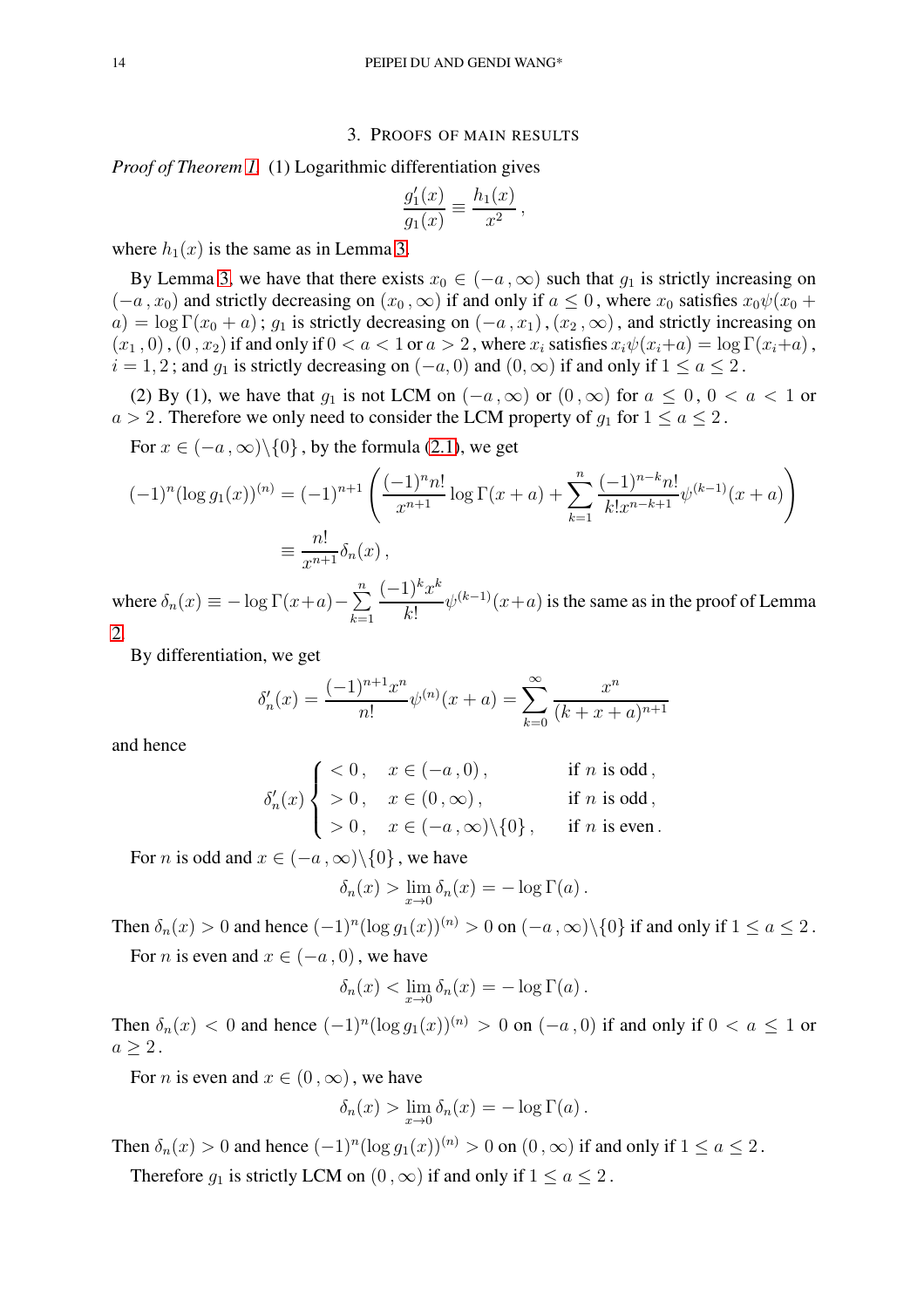(2) By Lemma [2,](#page-5-3) we get

$$
(-1)^{n} (\log g_1(0))^{(n)} = \begin{cases} \frac{(-1)^{n+1} \psi^{(n)}(1)}{n+1}, & a = 1, \\ \frac{(-1)^{n+1} \psi^{(n)}(2)}{n+1}, & a = 2, \end{cases}
$$

which are clearly positive.

Together with the proof in (1), we have that  $q_1$  is strictly LCM on  $(-a, \infty)$  if and only if  $a=1$  or  $a=2$ .

The proof is complete.  $\Box$ 

*Proof of Theorem [2.](#page-3-0)* (1) Logarithmic differentiation leads to

<span id="page-14-0"></span>(3.1) 
$$
\frac{g_2'(x)}{g_2(x)} \equiv \frac{h_2(x) - c}{x},
$$

where  $h_2(x)$  is the same as in Lemma [4.](#page-7-0)

By Lemma [4,](#page-7-0) we have that  $g_2$  is strictly decreasing on  $(0, \infty)$  if and only if  $c \ge 1$  for 1  $\frac{1}{2} \le a \le 1$  or  $a \ge 2$ ;  $g_2$  is strictly increasing on  $(0, \infty)$  if and only if  $c \le 0$  for  $a = 1$  or  $a = 2$ ; and  $g_2$  is strictly increasing on  $(0, \infty)$  if and only if  $c \leq h_2(x_3)$  for  $1 < a < 2$ , where  $x_3$  satisfies  $x_3^2 \psi'(x_3 + a) + \log \Gamma(x_3 + a) = x_3 \psi(x_3 + a)$ .

(2) Differentiation gives

$$
(\log g_2(x))'' \equiv \frac{c - h_3(x)}{x^2},
$$

where  $h_3(x)$  is the same as in Lemma [5.](#page-9-0)

By Lemma [5,](#page-9-0) we have that  $q_2$  is strictly log-convex on  $(0, \infty)$  if and only if  $c > 1$  for  $a > 2$ ; and  $q_2$  is strictly log-concave on  $(0, \infty)$  if and only if  $c \leq 0$  for  $a = 2$ .

 $(3)$  By  $(3.1)$ , it is easy to obtain

$$
x\frac{g_2'(x)}{g_2(x)} \equiv h_2(x) - c.
$$

By Lemma [1](#page-5-4) and Lemma [4,](#page-7-0) we have that  $q_2$  is geometrically convex on  $(0, \infty)$  if and only if  $(a, c) \in D_1 \cup D_2$ ; and  $g_2$  is geometrically concave on  $(0, x_3)$  and geometrically convex on  $(x_3,\infty)$  if and only if  $(a, c) \in D_3 \cup D_4$ .

The proof is complete.  $\Box$ 

*Proof of Theorem [3.](#page-4-0)* (1) Logarithmic differentiation gives

<span id="page-14-1"></span>(3.2) 
$$
\frac{g_3'(x)}{g_3(x)} \equiv \frac{h_4(x) - c}{x + a},
$$

where  $h_4(x)$  is the same as in Lemma [6.](#page-10-0)

By Lemma [6,](#page-10-0) we have that  $g_3$  is strictly decreasing on  $(0, \infty)$  if and only if  $c \ge 1$  for  $a \ge 2$ ;  $g_3$  is strictly increasing on  $(0, \infty)$  if and only if  $c \leq$  $\pi^2$  $\frac{1}{6}$  – 1 for  $a = 2$ ; and  $g_3$  is strictly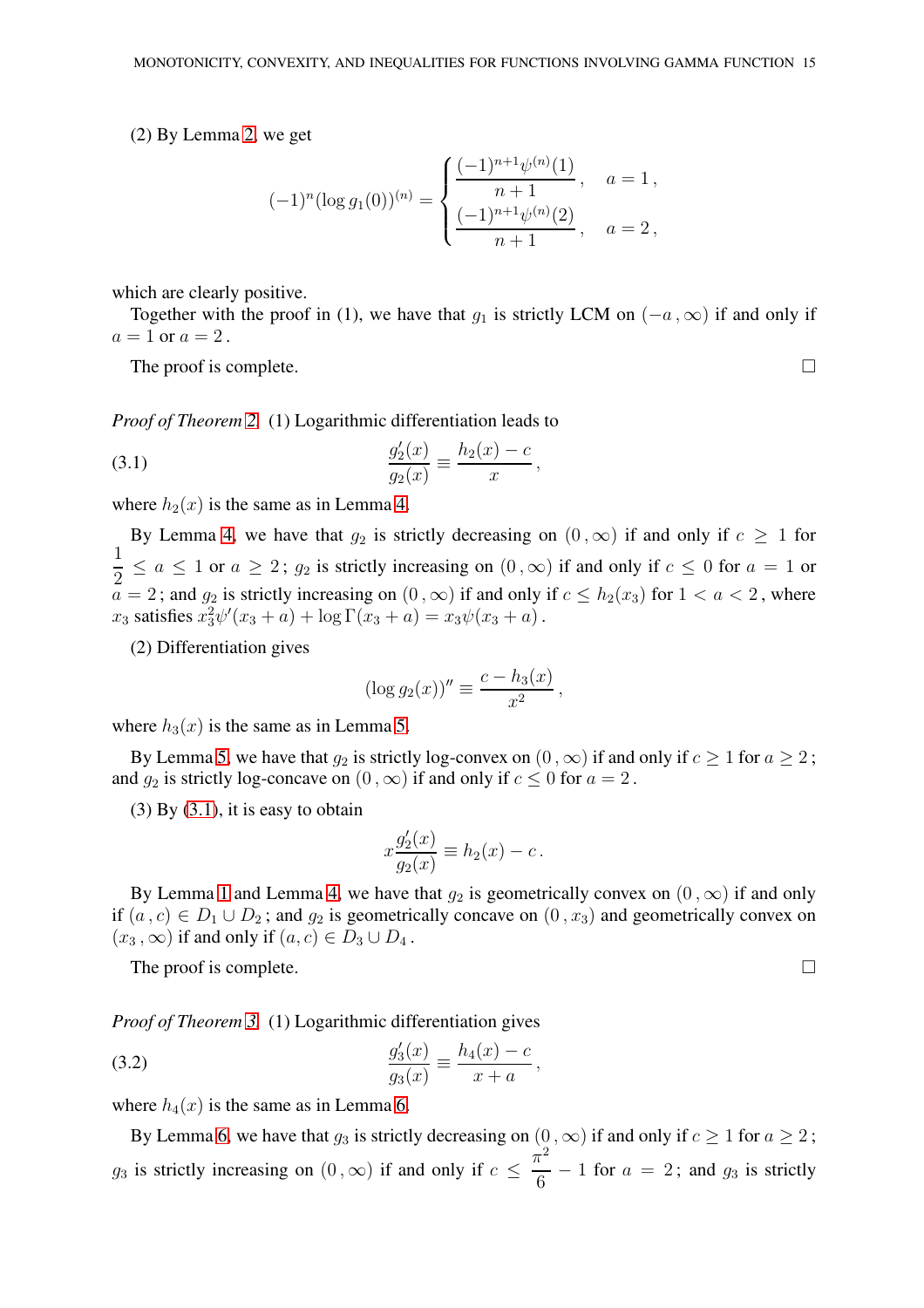increasing on  $(0, \infty)$  if and only if  $c \leq h_4(x_4)$  for  $\frac{3+\sqrt{159}}{12}$  $\frac{1}{12} \le a < 2$ , where  $x_4$  satisfies  $x_4^2(x_4+a)\psi'(x_4+a)+(x_4+2a)\log\Gamma(x_4+a)=x_4(x_4+2a)\psi(x_4+a).$ 

 $(2)$  By  $(3.2)$ , it is easy to obtain

<span id="page-15-0"></span>(3.3) 
$$
x \frac{g_3'(x)}{g_3(x)} \equiv h_2(x) + \frac{ac}{x+a} - c,
$$

where  $h_2(x)$  is the same as in Lemma [4.](#page-7-0)

By Lemma [1](#page-5-4) and Lemma [4,](#page-7-0) we have that  $g_3$  is geometrically convex on  $(0, \infty)$  for  $(a, c) \in$  $D_9 \cup D_{10}$ ; and  $g_3$  is geometrically concave on  $(0, x_3)$  for  $(a, c) \in D_3$  and geometrically convex on  $(x_3, \infty)$  for  $(a, c) \in D_4$ .

The proof is complete.  $\Box$ 

#### 4. COMPARISON OF INEQUALITIES

In this section, we compare the inequalities appeared in the corollaries in Section 1.

**Remark 4.** *For*  $c \leq 0$  *and*  $x, y > 0$ *, there holds* 

$$
\left(\frac{x+y}{2\sqrt{xy}}\right)^c \le 1\,.
$$

*Thus the inequality [\(1.3\)](#page-3-1) is better than the reversed one of inequality [\(1.5\)](#page-3-3) for*  $(a, c) \in D_8$ *.* 

**Remark 5.** *By Lemma* [4](#page-7-0) (1), for  $0 < x < y$ , we have

$$
\left(\frac{x}{y}\right)^{\frac{x\psi(x+a)-\log\Gamma(x+a)}{x}} < 1 < \left(\frac{x}{y}\right)^c
$$

*for*  $(a, c) \in D_7 \cup D_8$ ; and

$$
\left(\frac{x}{y}\right)^c < \left(\frac{x}{y}\right)^{\frac{y\psi(y+a) - \log\Gamma(y+a)}{y}}
$$

*for*  $(a, c) \in D_5 \cup D_6$ .

*Thus the right side of the inequalities [\(1.6\)](#page-3-4) is better than the inequality [\(1.2\)](#page-2-1) and the reversed one of inequality [\(1.4\)](#page-3-2) for*  $(a, c) \in D_7 \cup D_8$ *; and the left side of the inequalities [\(1.6\)](#page-3-4) is better than the inequality [\(1.4\)](#page-3-2) for*  $(a, c) \in D_5 \cup D_6$ .

Remark 6. *By* [\(3.3\)](#page-15-0) *and Lemma [4](#page-7-0) (1), it is easy to obtain*

$$
\lim_{x \to 0^+} x \frac{g_3'(x)}{g_3(x)} = 0 \quad \text{and} \quad \lim_{x \to \infty} x \frac{g_3'(x)}{g_3(x)} = 1 - c,
$$

*and hence for*  $0 < x < y$ *, there holds* 

$$
\left(\frac{x}{y}\right)^{\frac{x\psi(x+a)-\log\Gamma(x+a)}{x}-\frac{cx}{x+a}}<1
$$

*for*  $(a, c) \in D_8$ .

*Thus the right side of the inequalities [\(1.8\)](#page-4-3) is better than the reversed one of inequality [\(1.7\)](#page-4-1) for*  $(a, c) \in D_8$ .